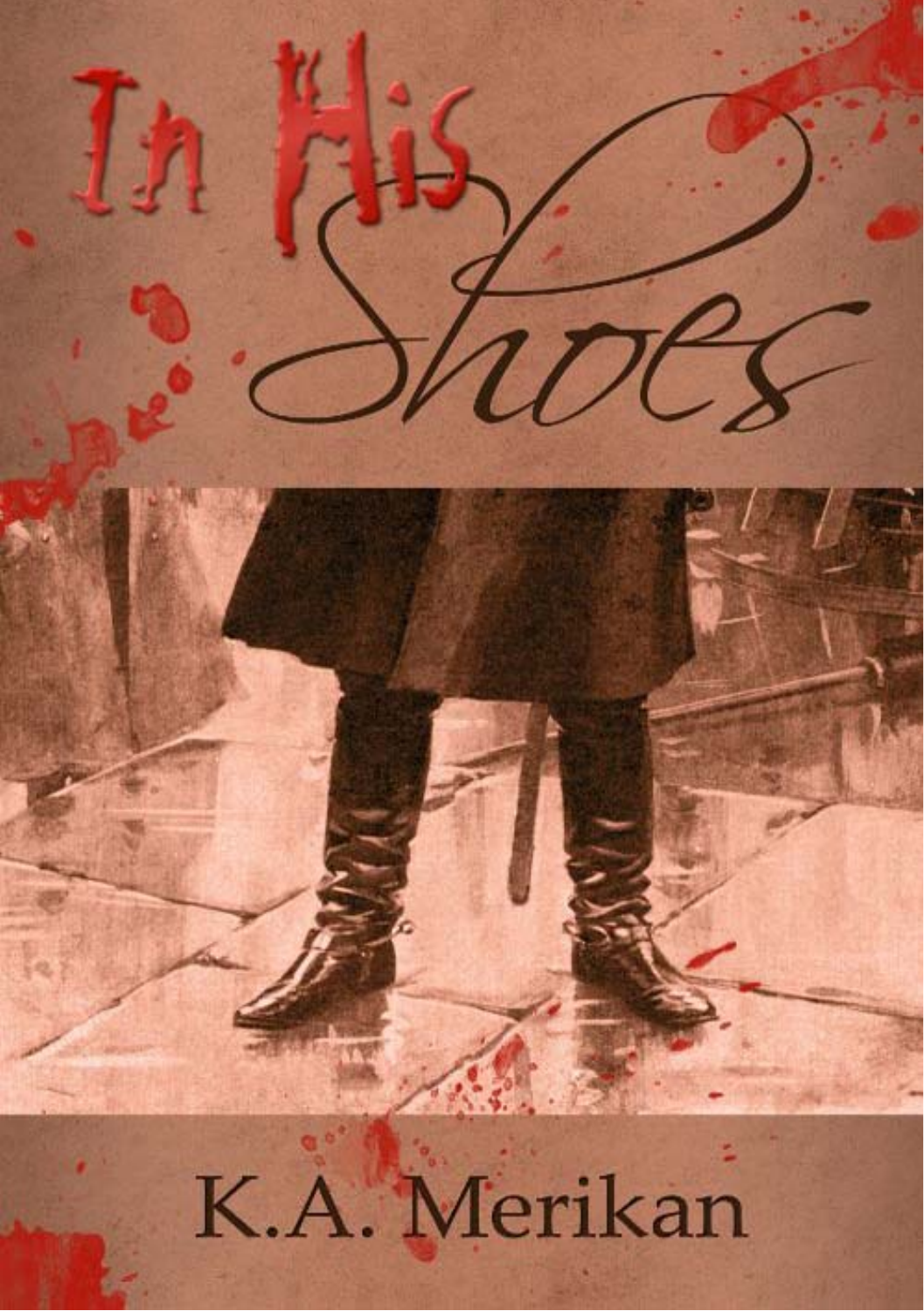# **Love Has No Boundaries**

*An M/M Romance series*

# **IN HIS SHOES By K.A. Merikan**

## **Introduction**

The story you are about to read celebrates love, sex and romance between men. It is a product of the *Love Has No Boundaries* promotion sponsored by the *Goodreads M/M Romance Group* and is published as a free gift to you.

## **What Is Love Has No Boundaries?**

The *Goodreads M/M Romance Group* invited members to choose a photo and pen a letter asking for a short M/M romance story inspired by the image; authors from the group were encouraged to select a letter and write an original tale. The result was an outpouring of creativity that shone a spotlight on the special bond between M/M romance writers and the people who love what they do.

A written description of the image that inspired this story is provided along with the original request letter. If you'd like to view the photo, please feel free to join the [Goodreads M/M Romance Group](http://www.goodreads.com/group/show/20149-m-m-romance) and visit the discussion section: *Love Has No Boundaries*.

Whether you are an avid M/M romance reader or new to the genre, you are in for a delicious treat.

### **Words of Caution**

This story may contain sexually explicit content and is **intended for adult readers.** It may contain content that is disagreeable or distressing to some readers. The *M/M Romance Group* strongly recommends that each reader review the General Information section before each story for story tags as well as for content warnings.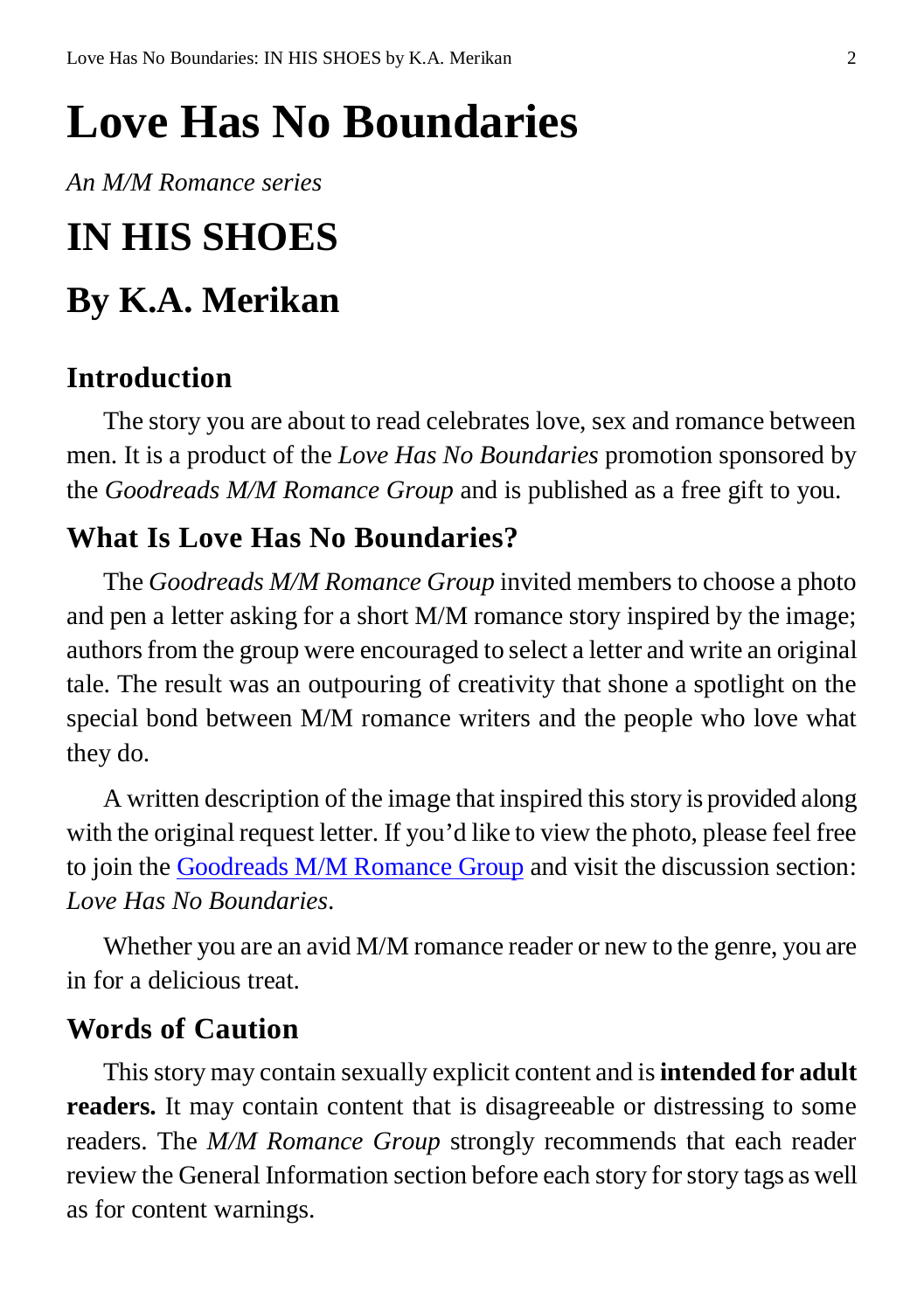This story is a work of fiction. Names, characters, places and incidents are the products of the author's imagination or are used fictitiously. Any resemblance to actual events, locales, or persons, living or dead, is entirely coincidental.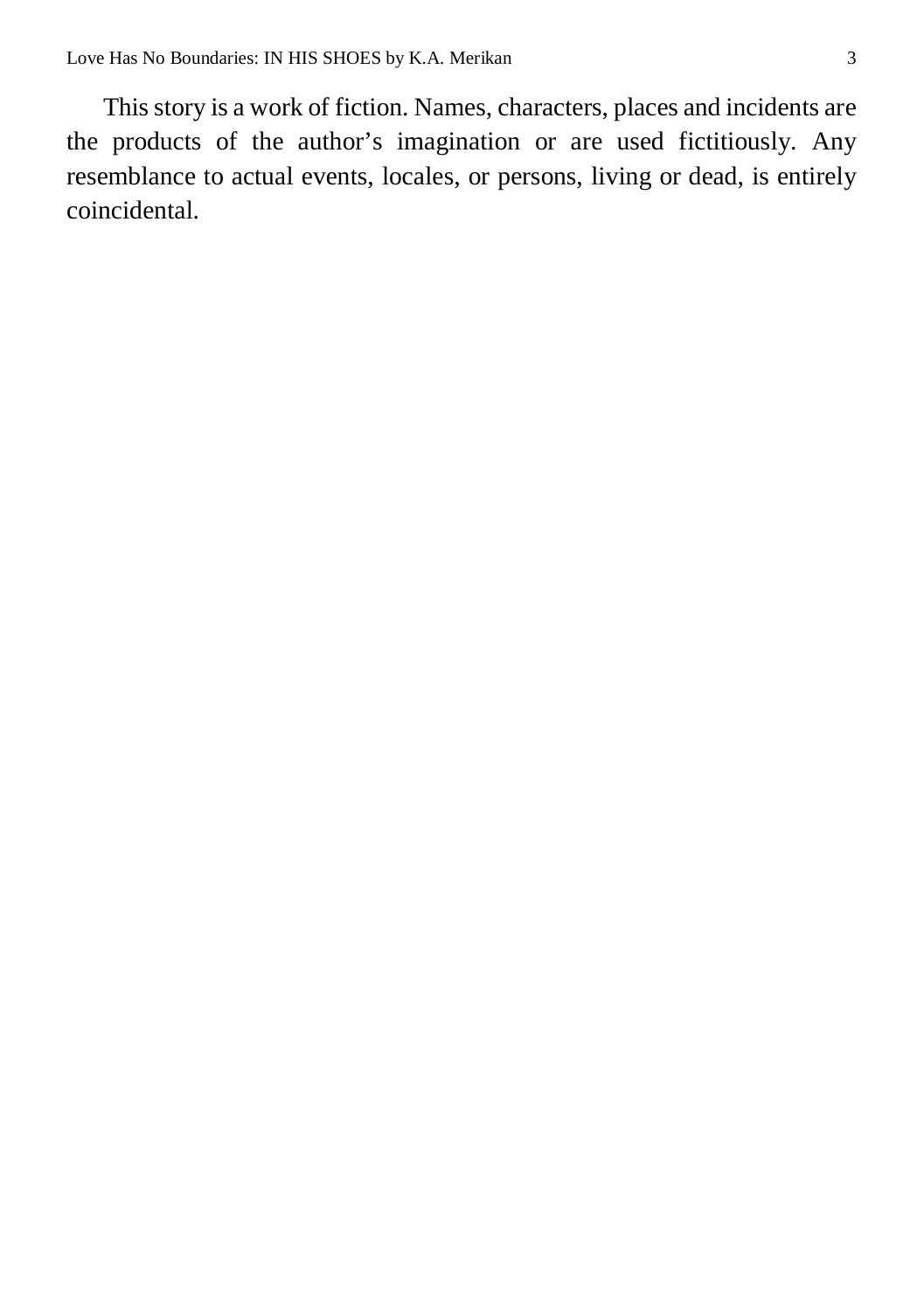All rights reserved worldwide.

This eBook may be distributed freely in its entirety courtesy of the *Goodreads M/M Romance Group*. This eBook may not be sold, manipulated or reproduced in any format without the express written permission of the author.

In His Shoes, Copyright © 2013 K.A. Merikan

Cover Art by Book Cover Masterclass

This ebook is published by the *M/M Romance Group* and is not directly endorsed by or affiliated with Goodreads Inc.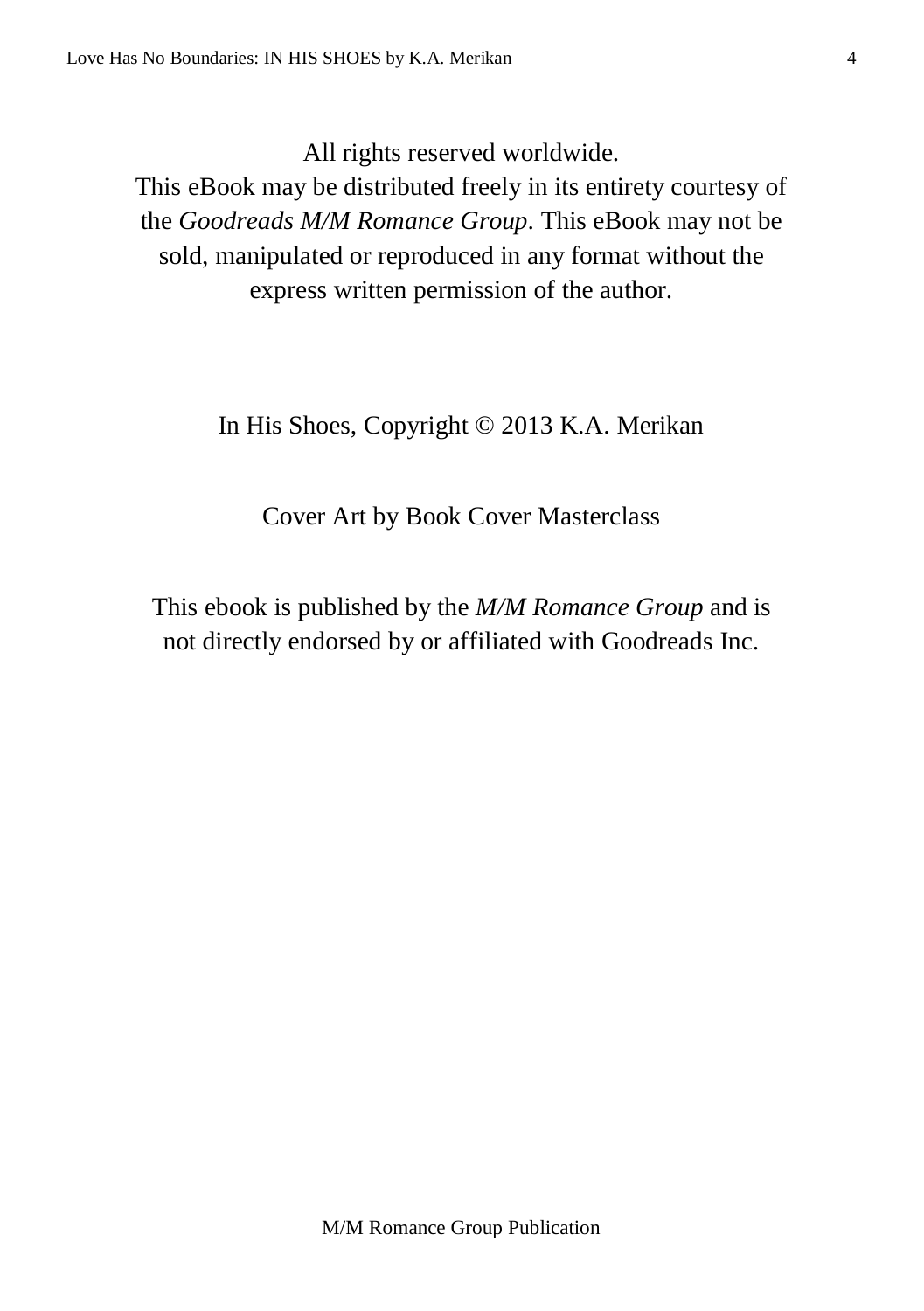# **IN HIS SHOES By K.A. Merikan**

# **Photo Description**

A handsome man in a tattered coat looks up from below a crooked top hat that shadows his other eye. His clothes appear too thin for the weather, but even worn and dusty, they seem to have been carefully chosen. There is a hint of a smile on his lips, but his intense gaze holds a promise of violence. Is it directed at the thoughtful man in the second picture, or are they joining forces?

# **Story Letter**

#### *Dear Author,*

*Do whatever you like with this one, just make my wicked fantasy of a couple of rough Victorian hotties frantically smexing each other (preferably in a filthy back alley) come true, :)*

*Although I would like it to be set in (and have the seedy feel of) Victorian England, I am not hugely concerned with historical accuracy, so please don't be put off by lack of knowledge of the era.*

*No paranormal, steam punk, sci fi, or time travel please. Just a simple historical romp would be most excellent and appreciated.*

*Sincerely,*

*Danni*

#### **Story Info**

**Genre:** historical (Victorian London)

**Tags:** thug, pimp, first time, sex in a seedy back alley, friends to lovers, protecting your sweetheart, greed, dark

**Content warnings:** graphic violence

**Wordcount:**9,837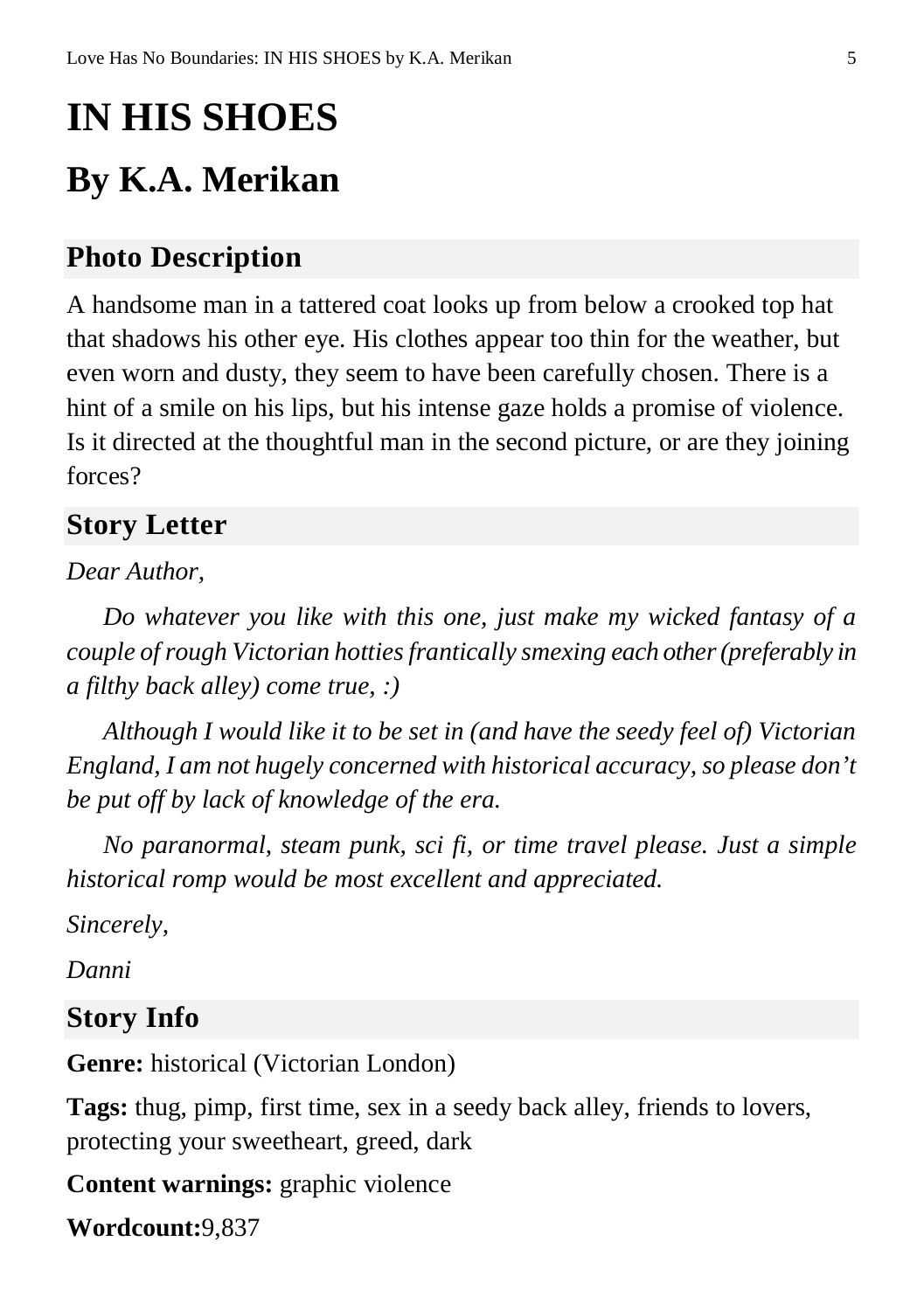#### *Dedication*

To Danni, whose brilliant prompt convinced us to participate in the Love Has No Boundaries Event.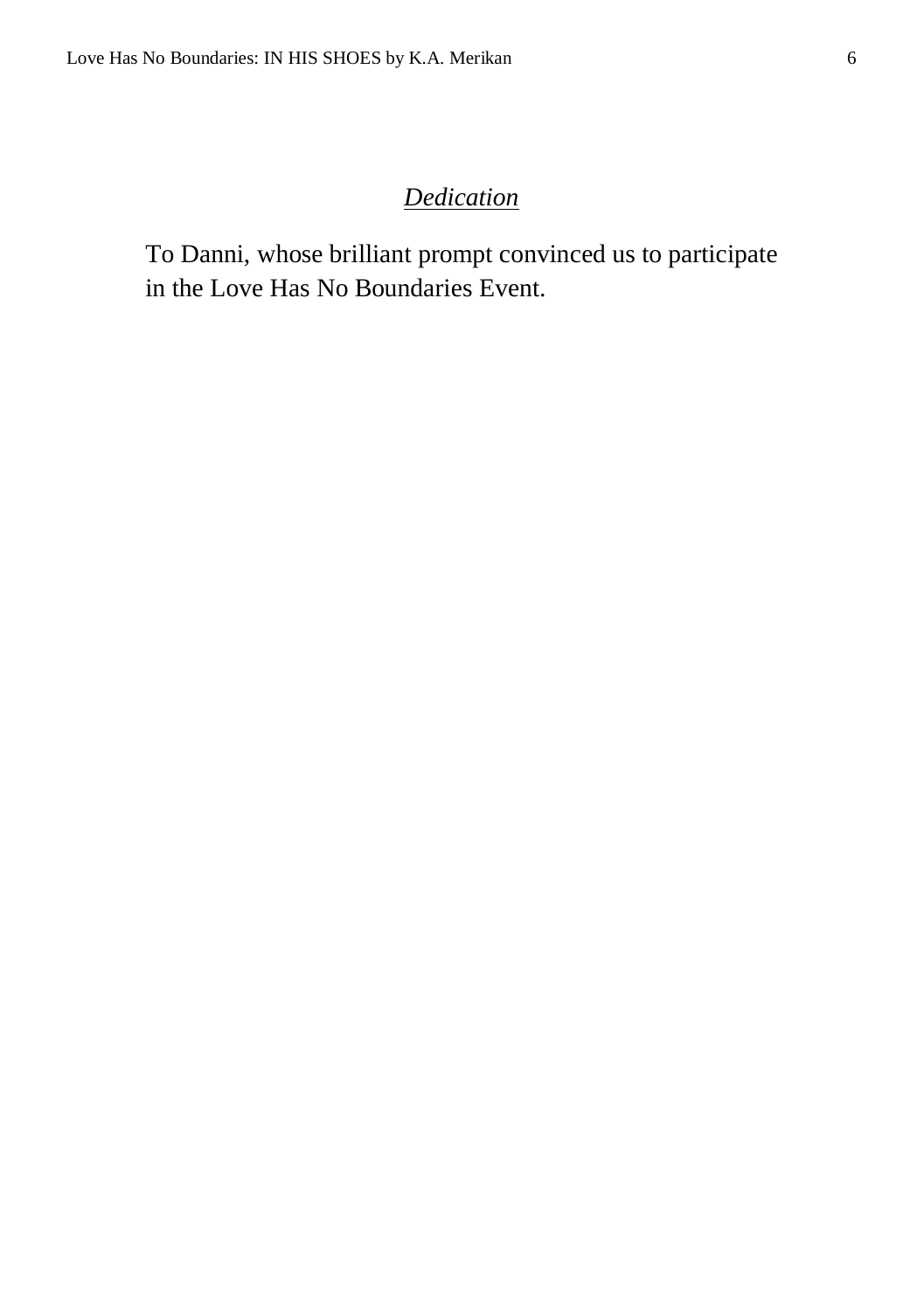# **IN HIS SHOES By K.A. Merikan**

"Ya go pickle yer cock s'm'ere else tonight. I got plans!"

Frank blinked, looking up at Molly, who was too busy sewing to even spare him a glance. As if to prove her point, she crossed her exposed legs and tapped her foot on the raw wooden floor. He exhaled the smoke from his pipe, stroking one of his thick sideburns, and frowned at her barely-clad body. He could see the milky skin of her naked thighs above the stockings, and she didn't even bother to put on a dressing gown over her corset when he and Jasper came over. Not that it was unusual for Frank to see her like this, and the dim glow of the single oil lamp reminded him of all those nights he spent between her thighs in this tiny room. Molly was a favourite and she knew it.

"Yer the one walkin' around nekkid."

"I got more clothes on than 'e does." She shrugged and some of her dark curls obscured her eyes. Frank's gaze darted to Jasper. Sprawled shirtless in a shabby armchair by the bed, he was playing around with his gun. Frank knew the thing didn't work, but he had to admit it was good enough as a threat. Jasper was waiting to get his shirt back from Molly, yet kept his tattered top hat on.

"Well, I'm not the one selling what's on show." He flashed Frank a cocky grin. Jasper had the most elegant accent out of all the people Frank knew. And because they've known each other since he could remember, he knew Jasper wasn't raised around people who spoke that way, though it seemed to have grown on him.

"So examine the goods and shut it," spat Molly, squinting over the shirt she was mending.

Frank inhaled some smoke and glanced over to Jasper's spread out form. There were still dark stains of bruising on his ribs from a fight they got into a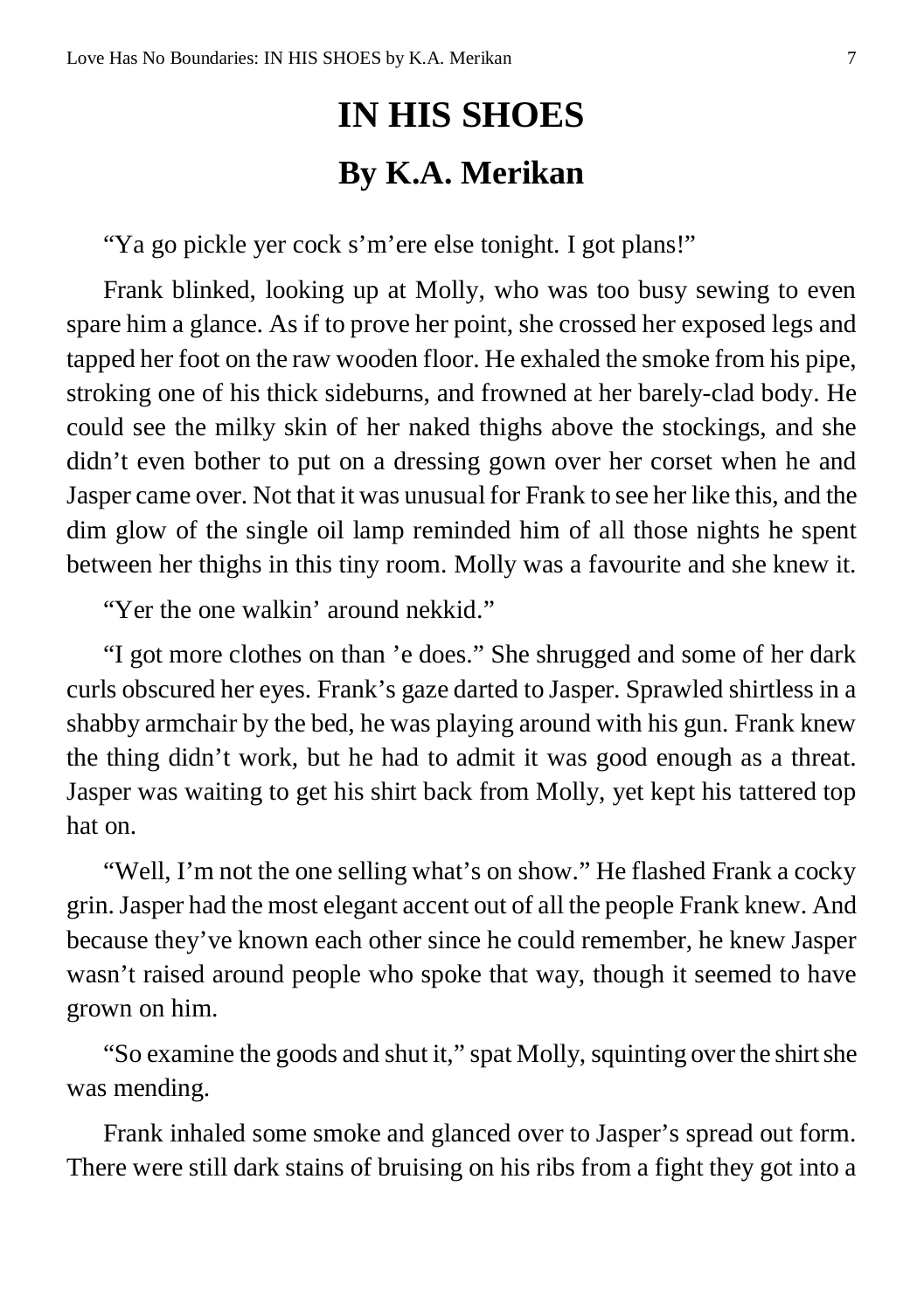few days ago. Every now and then, when Jasper undressed, Frank felt the urge to ask whether it hurt, but that would be a silly thing to do.

This new pimping business turned out more painful than they assumed, but it was also far less straining than factory work and Jasper certainly enjoyed the money it put in their pockets. He was buying those colourful cravats, even though he only had one proper shirt. And two weeks ago, he even got a pocket watch that looked like it was made of gold. Since then, he kept showing it off far too much for his own good, but when Frank told him so, all Jasper did was shrug. He had always been reckless, but now, every time Jasper went out at night, the wait gave Frank a giddy feeling. People killed for less than a fake gold watch, and he couldn't afford to lose his partner in business. Whom could he ever trust like he trusted Jasper?

"I'm going to get a new shirt real soon," Jasper boasted. "We're on the way up with Frank." He looked into Frank's eyes with that intense blue stare, which never failed to tighten Frank's stomach. "Just got a new girl yesterday. Expanding the business, you see. Don't worry though, you're still our best earner, love." Jasper leaned towards Molly to stroke her knee, giving Frank a good view of his pale, lean back and wide shoulders.

He could almost see the crack of Jasper's arse, and he couldn't help but stare. Jasper was lean, but not too small, nearly hairless except for his head and crotch. Speaking of the devil, once Jasper leaned back again, the soft light of the lamp cast a shadow stressing the sharp ridge above his groin and Frank's eyes were inevitably drawn lower, to the bulge in his trousers. He was hung like a donkey, and while Frank was not a little man himself, he kept thinking about that impressive girth whenever he was to breach a woman. No wonder Jasper was so popular with the ladies. Frank couldn't complain about the lack of female attention himself, but he lacked Jasper's silver tongue.

Molly's voice cut through the haziness clouding his brain. "That's all very well, but 'ow can ya look after more girls if there's just the two of ya?"

Frank opened his mouth, surprised by her reasoning. He hadn't thought of that.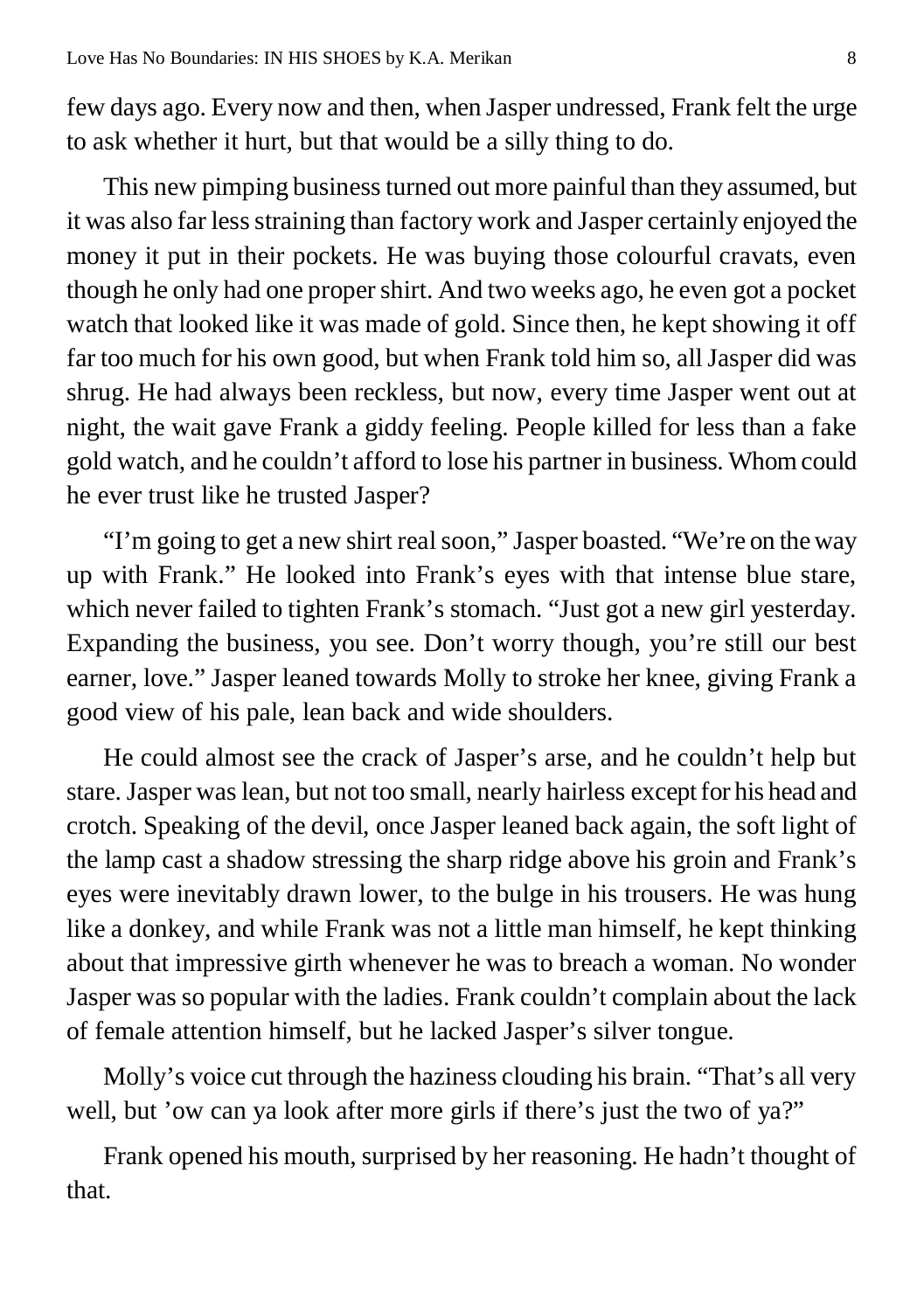Jasper was quicker to answer though. "Don't you worry that pretty head of yours. We're in business now and we already have a few men wanting to become new associates." He scratched his fuzzy, dark blond beard, probably trying to feign looking thoughtful. They didn't have any guys wanting to join, and Frank wasn't even sure he wanted anyone else handling their money. But instead of questioning Jasper, he couldn't help but stare at him. He knew one of the reasons Jasper grew all that facial hair was that his face looked like a boy's, with large blue eyes and full lips that stretched into the broadest, most carefree smile.

Frank nodded at Molly "Yeah, we're thinkin' 'bout ya girls."

She gave him a doubtful look and shook her head. "Betta' make those fresh dollymopswear somethin' pretty, so's they get another Mister Stevens."

Jasper straightened up in the armchair. His pale eyebrows drew closer with clear interest. "Stevens? Is that the one with those fancy shoes? He's so young, too. I'm sure he could charm some girls and get muff for free." He laughed as Molly passed him his shirt. She snorted and walked over to the bed, where she laid out her best dress. It was red and far too frilly for Frank's taste.

"I'm not tellin' 'im to find a different muff. Pays betta' than others. Worth endurin' even if he is a pig sometimes."

Frank cleared his throat, looking over to Jasper, who was hiding his body under the shirt. "Pig?"

"Yeah, what does he do?" Jasper was always eager for filthy details. Strange how he had the nicest accent and the dirtiest mouth. "You charge him extra, Molly."

"Oh, ya don't wanna know what 'e likes to do. Trust me." She rolled her eyes and stepped into the skirt before reaching for the bodice. "Bet 'is wife's a nun."

Frank frowned, tracing his sideburns with his fingers. "But he's not makin' ya work less?"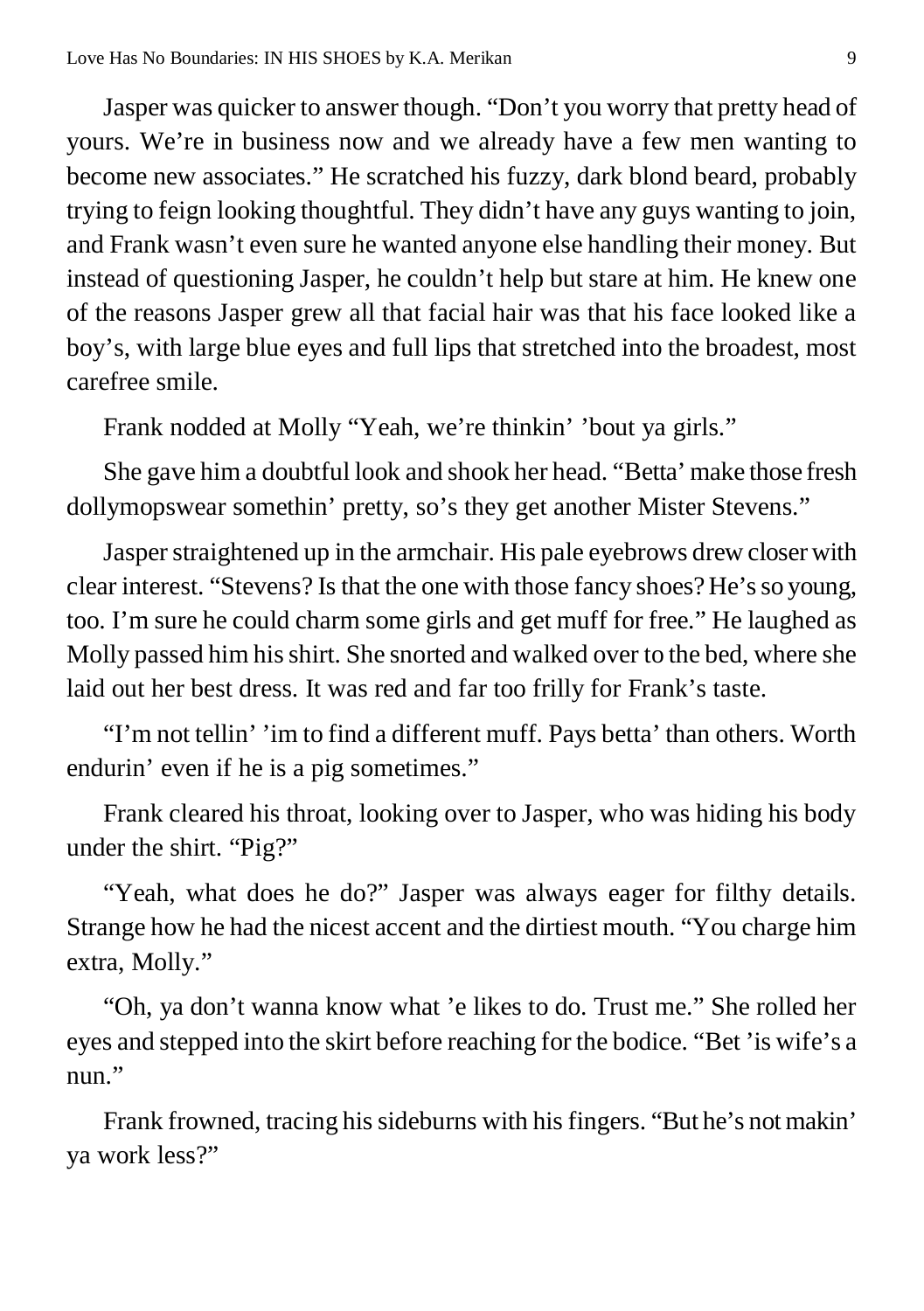Jasper was meticulously putting on subsequent layers of clothing. His embroidered vest was brand new and looked far too elegant combined with a coat that had seen better days. Instead of giving his garb a bit of a boost, Jasper would rather get the newest, most fashionable items. Which, at the moment, meant he could only afford the vest. "I'm not joking, Molly. We need to know. We're here to take care of you."

#### *Curious little bastard.*

She laughed out loud and shook her head. "Oh, Frankie's takin' care of me all right, at least once a week. But 'is taste's not as strange."

Frank groaned, running his fingers through his hair. He certainly did not want Jasper to know he was pulling off his shirt only to make her wear it during the ordeal. "Shut yer mouth, Molly!"

"I want to know." Jasper put on his leather overcoat and nudged Frank with his elbow. "Does he take you up the rear?" There was a stupid grin on his lips.

Molly chuckled and Frank felt his cheeks heat. She better not say a word! He never beat women, unless it was absolutely necessary, but those things, he wanted her to keep to herself. But, of course, being Molly, she did talk.

"Frank, *do you* take me up the rear?" she teased, parroting Jasper's accent. Relieved, Frank grunted in reply.

"Betta' get dressed already so that yer pig can rip that dress off ya."

"No one's going to share any filthy fun with me, are they?" Jasper rolled his eyes and went for the door, holding his chin up high.

"Do *not* say anythin'!" Frank mouthed to Molly and followed his partner only to stop midstride. "If ya want us to talk to that hog, we will."

"Gone ya are!" She made a dismissive gesture and turned towards her mirror. There was no use arguing when she got like that. Above all, it wasn't in their interest to lose a wealthy punter.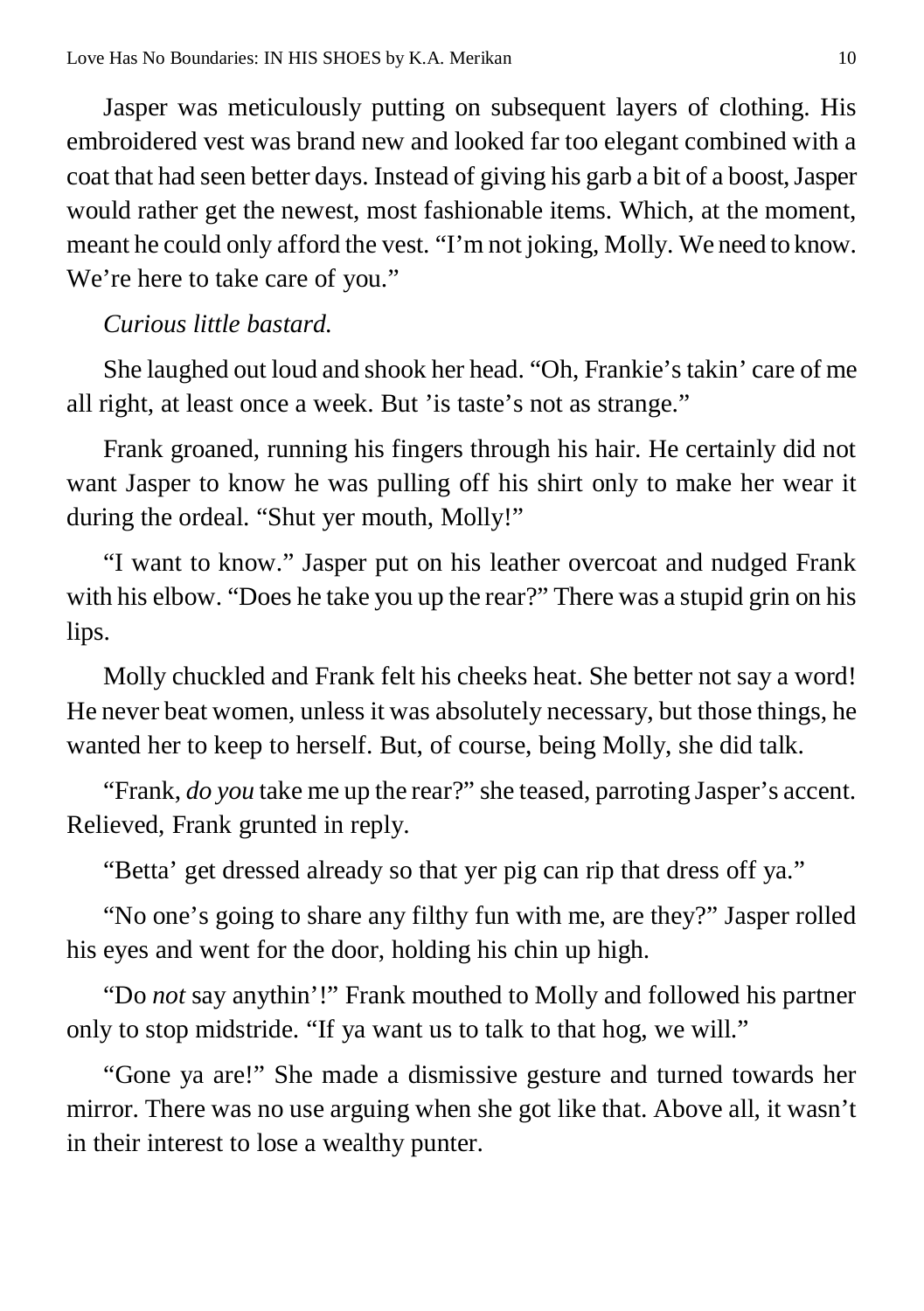"Wonder what he does if she doesn't wanna tell," he asked Jasper as they went down the creaking staircase. They had to be careful not to rouse Molly's landlady.

Jasper put his hands in his pockets and looked back at him with a frown. "I know! It's bloody infuriating."

"Must be somethin' nasty if he comes to a cheap girl when he has all that money." Frank ran after him, pulling his hat on when they left the building. The nights were getting colder every week, a fact even more prominent in narrow, unlit streets like this one. At least it wasn't a rainy night.

Jasper went quiet as they paced down the street. At this time of night, it was empty and silent enough to hear the rats squeak. They would be able to hear Stevens' footsteps from afar. "Something nastier than you for sure." Steam left Jasper's lips as he spoke.

"I'm not doin' anythin' nasty!" Frank closed his coat and fished out a hip flask out of its pocket. "Nothin' wrong with plain old fuckin'."

"Yeah, though I don't fancy her. Give me some." Jasper came closer and reached out for the flask. Frank shut his mouth, spotting a blurry figure further down the street. "You like her, don't you?" Jasper turned his face towards Frank, looking him in the eyes. He was shorter, but the top hat was making up for it.

Frank cleared his throat and pulled him into an alleyway nearby. They weren't supposed to be seen. "She's… a good woman for a whore."

"Yeah, 'for a whore'." Jasper snorted and snatched the flask from Frank's hand.

"What about ya?" Frank sighed, leaning against the building wall with one arm.

Jasper smirked and took a big gulp of the alcohol, before returning the flask. "What about me?"

Frank swallowed and quickly pushed the gin against his lips. Whenever they shared a drink, he toyed with the idea that Jasper's lips touched it first,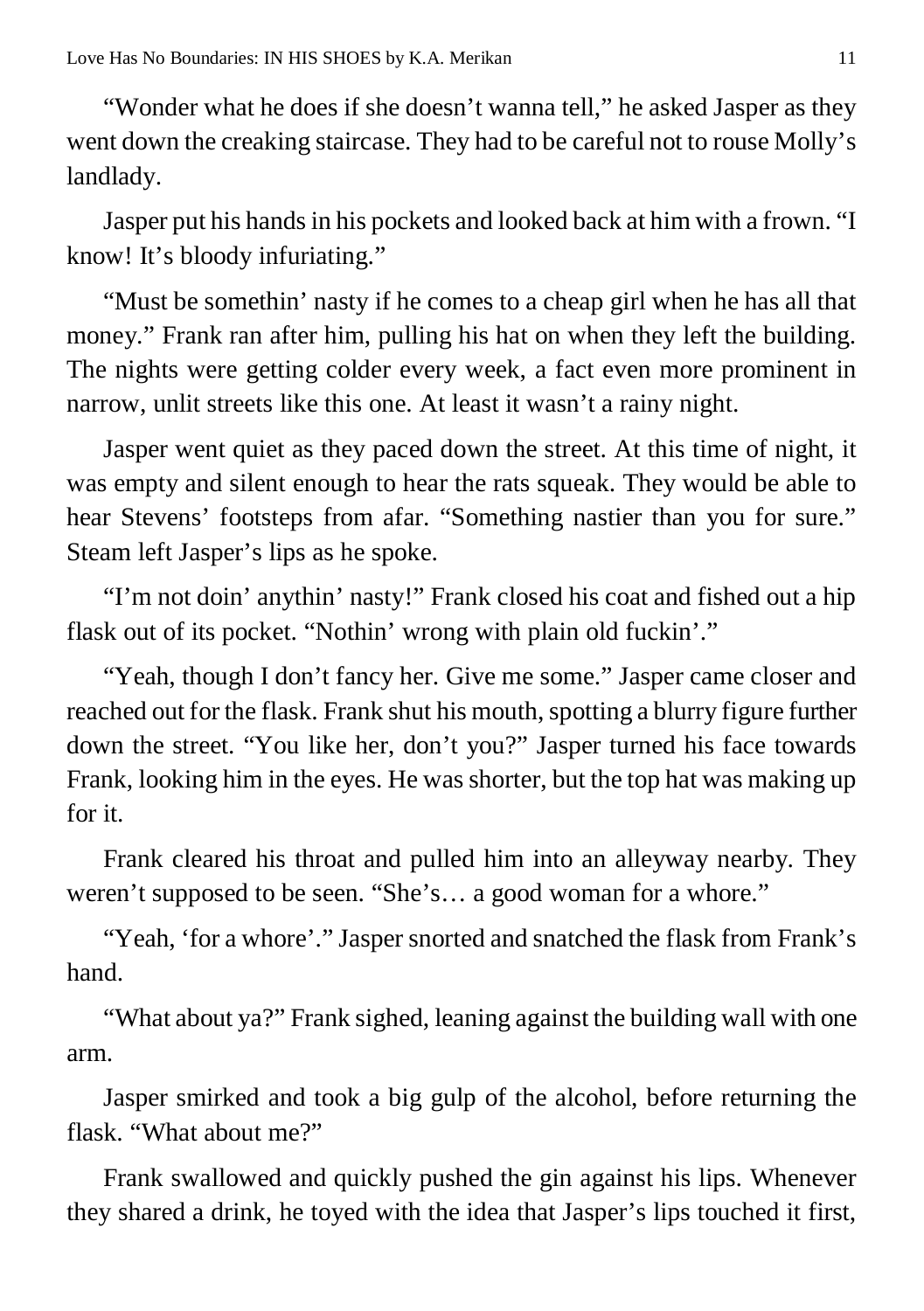and he wasn't even sure if that was appropriate. He was a man like any other. Without a doubt, many had thoughts like those, but never voiced them, just like him. He traced the opening of the flask with his tongue before taking a large gulp of gin. Too bad the taste of alcohol was sharp enough to disguise Jasper's.

"Ya know, ya never talk 'bout girls."

"Oy!" Jasper frowned and folded his arms across his chest. "What's there to say? I'm not there yet."

If Frank hadn't swallowed, he'd probably spit the gin out. "What?" he whispered, looking at Jasper in the dark. He moved closer so they could talk without being unnecessarily loud. The lonely man he'd seen earlier entered Molly's building without having to throw small pebbles at her window, as they'd left the door unlocked.

"I'm going to have me a proper lady someday. But I'm not good enough yet." Jasper slouched against the wall, his eyes focused on the spot Stevens was standing in just seconds ago.

Frank leaned over him, hiding the flask back in his pocket. Jasper was wrong, he was plenty good. What he lacked was the means to impress. "But yer nor savin' yerself now, are ya?" he asked, bewildered.

"Muttonhead." Jasper snorted and slapped Frank's forehead with his palm. He kept moving in place to warm himself up. "I have ambition. I didn't say I'm a monk. I'm just meant for better things."

"Betta'?" Frank shrugged. "Isn't what we do now as good as it can get without gettin' that cravat of yours tied into a noose? Dunno 'bout ya, but I like my 'ead where it is, I do."

"No. We have to expand. I can't even afford proper shoes yet. Look at me," Jasper complained. "I bet that toff is spending daddy's money on Molly's snatch and doesn't have to worry. Did you *see* his boots?"

Frank cleared his throat, sensing the heat of Jasper's breath on his cheek. "No."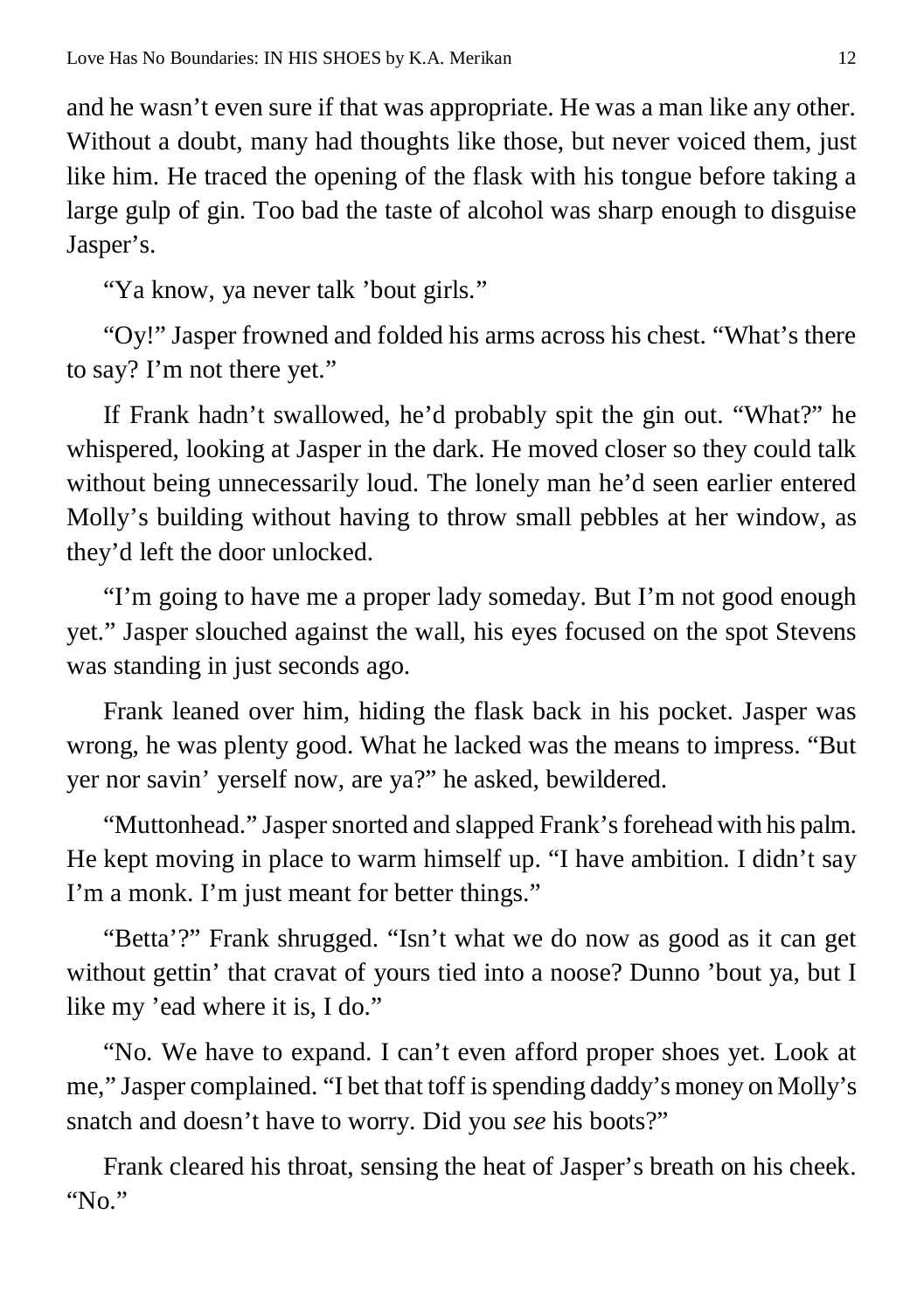"Well, they're fucking black leather. Probably gets them polished every day by his servants. It's not fair." Jasper kept looking into his eyes and his breath became more rapid. Frank couldn't look away, his skin feeling tingly from the warm vapor of Jasper's words.

"Since when's the world fair? Poor Molly's tradin' her cunt, while the ladies ya want parade in their carriages for doin' nothin'."

"So what are you saying? That I should marry some whore and stay put?"

Frank groaned. He didn't like it when Jasper turned his words against him. "And what when y'ave that new life? Ya wouldn't even spare a glance at the people ya knew before."

"I'd take you with me." Jasper sighed and nudged him with his elbow. "You could marry her sister."

"Ya mean her fuckin' maid." Frank didn't know what to do with his hands, so he decided to smoke his pipe again. He wouldn't take his word for it. No one in their right mind would risk a better life for a few scoundrels from the old one. It was what it was.

"You said it." Jasper laughed and Frank felt his eyes on him while he was packing the tobacco into the bowl of his pipe.

"I don't favour those stiff uniforms though. Too rough on skin."

"You like them soft?" Jasper asked, absentmindedly looking down to his battered boots.

"Women are always soft if they aren't starvin'." Frank looked at the cockily crooked top hat on Jasper's head. He lit a match and let it burn for a few seconds before using it on the tobacco. "Clothes shouldn't be hard to breach."

"I like a bit of… I don't like them plump," Jasper muttered, picking at a loose thread on the brim of his hat.

"Me neither, just… the usual, ya know." Frank kicked a stone across the street. "Pert arses and nice legs."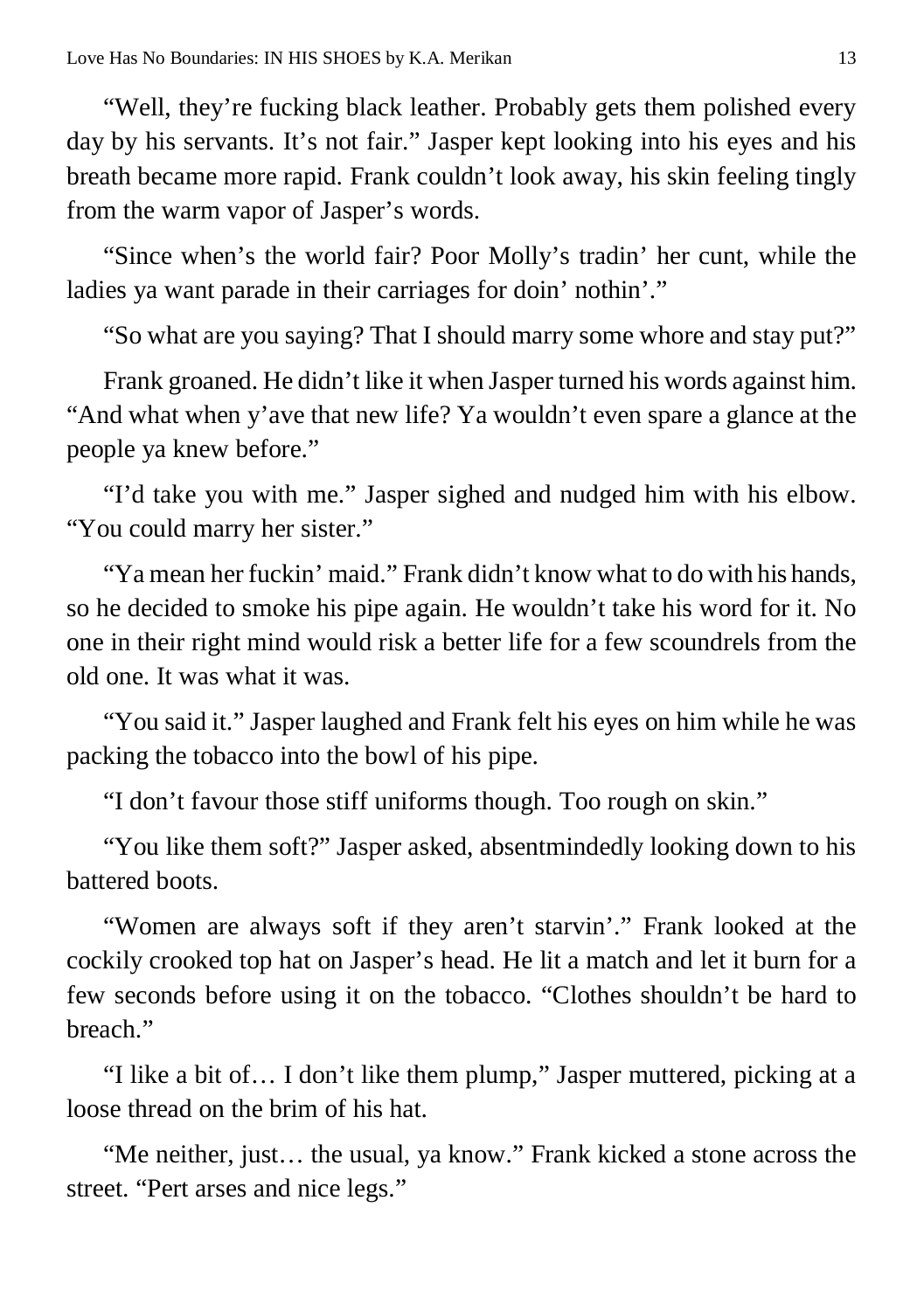"Yeah, I guess it don't matter much when it's dark." Jasper shrugged.

Frank blinked at him and let out a surprised chuckle. "What, ya thinkin' about takin' an ugly lady?"

"I don't know. Just think about the money, Frank. Who cares about a bit of muff, when you could have shoes like Mr. Stevens." He finally looked up at Frank again with that familiar cocky grin. It took a moment for Frank to realize that he'd stopped breathing, so he took a huge drag of the smoke and looked away, enjoying how the fragrant warmth filled his mouth and nose. No other pair of eyes was as intense as Jasper's, man or woman.

"Ya keep talkin' 'bout those shoes. Envy's a sin."

"Oy!" Jasper suddenly pushed at his chest. "Who the fuck are you to say?"

"What? Am I jealous?"

"You fuck around with whores and knock people around. And I'm the sinner, cause I want that toff's shoes?"

It was Frank's turn to shrug. "Maybe 'e doesn't deserve 'em for whateva he's doin' to Molly right now."

"Yes! Exactly my point!" Jasper ate that up. He probably just wanted to believe it. "He's using her, she's afraid to say what he's doing and we don't even get enough money for it." He stood just inches away, with that strange glint in his eyes.

Frank licked his lips, becoming tense, like when Jasper undressed in their shared room. "We might go after 'im and take'em as payback. He'll think twice before piggin' around again."

"Yes? You'd do that with me?" Jasper was standing so close to him, it was bordering on uncomfortable. Or *too* comfortable for that matter.

Frank tried to bring the pipe up to his mouth with so much haste that he nearly dropped it when he knocked his hand into the wall. "Ya know yer like a brother to me," he replied, pretending that nothing happened.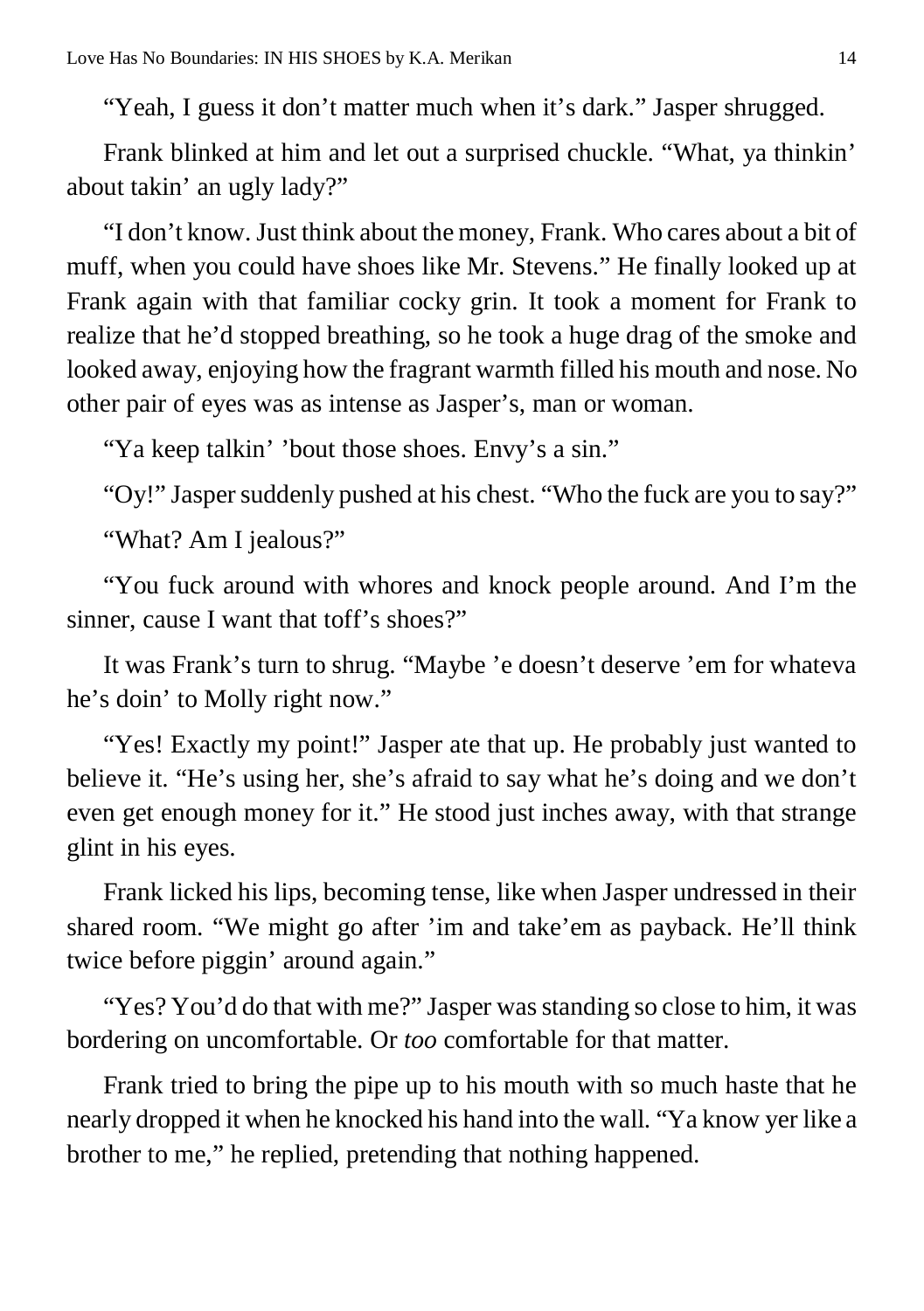"Molly says he carries a lot of money. Maybe even a real gold watch…" Jasper slowly moved away, allowing the raging flutter in Frank's stomach to quiet down. That last bit however, made Frank look up with wariness.

"Only if ya promise to keep it 'idden. I'm not buryin' ya anytime soon." Frank spat to the ground and chewed on the bit of his pipe.

"Aww, you'd miss me?" Jasper laughed and playfully patted Frank's cheek. His hands were cold. The bastard wasn't wearing any gloves. The strangest thing was, if it weren't such a dooming perspective, Frank would gladly turn his face into that cold palm and warm it with his breath. Instead, he just stared.

Jasper's face became more serious, but before he could say anything else, they heard a thud of a door, followed by quick footsteps. They geared up, ready to follow Stevens, but it turned out it was someone else altogether and the strange mood dispersed like fist-fighting thugs at the sound of a police whistle. After that, they kept to routine topics, discussing further plans, family matters and so on. Frank was glad, and the conversation engaged him so much he almost overlooked Stevens passing by about an hour later, but Jasper was like a bloodhound, instantly on the man's trail.

They kept their distance, trying to be quiet on the cobblestones. The fog was their friend, though they didn't need it much, as Stevens seemed awfully careless for a toff walking through a seedy neighbourhood. Maybe he and Molly shared a glass of gin or two?

It was deep in the night and the streets were deserted, so as soon as Stevens' dark silhouette took a turn into a narrow alleyway between two rows of buildings, Frank gave Jasper a squeeze on the shoulder. That was the perfect spot for what they intended to do, and he wrapped his thin neck cloth around the lower half of his face, just in case.

Jasper nodded and did the same. The moment he slouched like a predator on the hunt, Frank's heartbeat sped up. Stevens looked over his arm, stopped for a split second, and that was that. Frank dashed forward, taking out his trusted knife.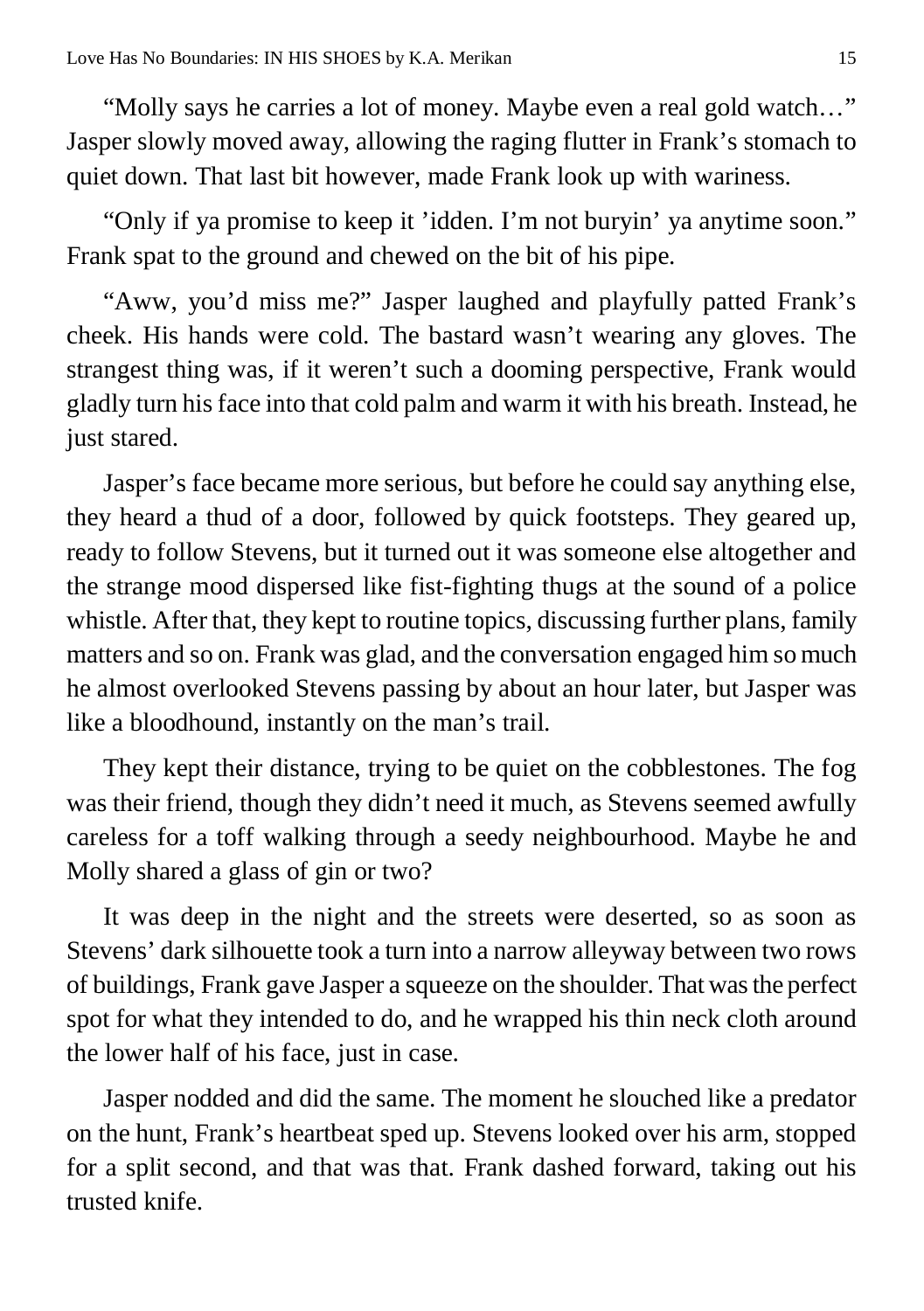"Well, well, look what the cat dragged in!"

Jasper followed with his beloved pistol in hand, and Stevens took a quick step back, raising his arms so that they could see his hands. He was much younger than it seemed from afar. Rather handsome too.

"Wait, wait! Gentlemen, I don't want any trouble―"

"Neither do we." Frank stopped in front of their catch and nodded, deciding to go for Jasper's favoured loot. "Take off yer shoes."

"But… gentleme―" Stevens looked to where the alleyway met a wider street. Frank could almost hear the cogs turning in his head.

"Don't even think about it!" Jasper quickly stepped forward, circling him. "Empty your pockets and take off the fucking shoes!"

Frank nodded. "Come on, don't be daft and listen to my friend 'ere." He folded his arms across his chest, making sure his dagger was in plain sight. Based on his experience, a display of power was more than enough to disarm someone who had loads of money back at home.

Stevens took his time looking between them. Eventually, he bent down towards his shoes, but then made a swift move and pulled out a sabre from under his oversized coat, instantly taking a defensive stance. "Back off!"

Frank froze, surprised by the man's boldness. He *was* outnumbered.

"Are you bloody kidding me?" Jasper burst out with laughter and pointed his pistol at Stevens. With such skills in bluffing, he should have become a gambler, rather than a pimp. But Stevens saw through the sham. Within a split second, he ducked to avoid a deadly blow from the pistol and drew his arm back to give his sabre enough speed. Frank's head went blank and it seemed that his hands and legs became heavy with blood rushing through his veins. It was the sight of red flourishing on Jasper's hand in the pale moonlight and his scream that triggered Frank into action. He thrust his dagger straight into Stevens' chest, meeting hardly any resistance. The man stiffened and Frank lunged at him, ripping the knife out only to stab it into his abdomen. Time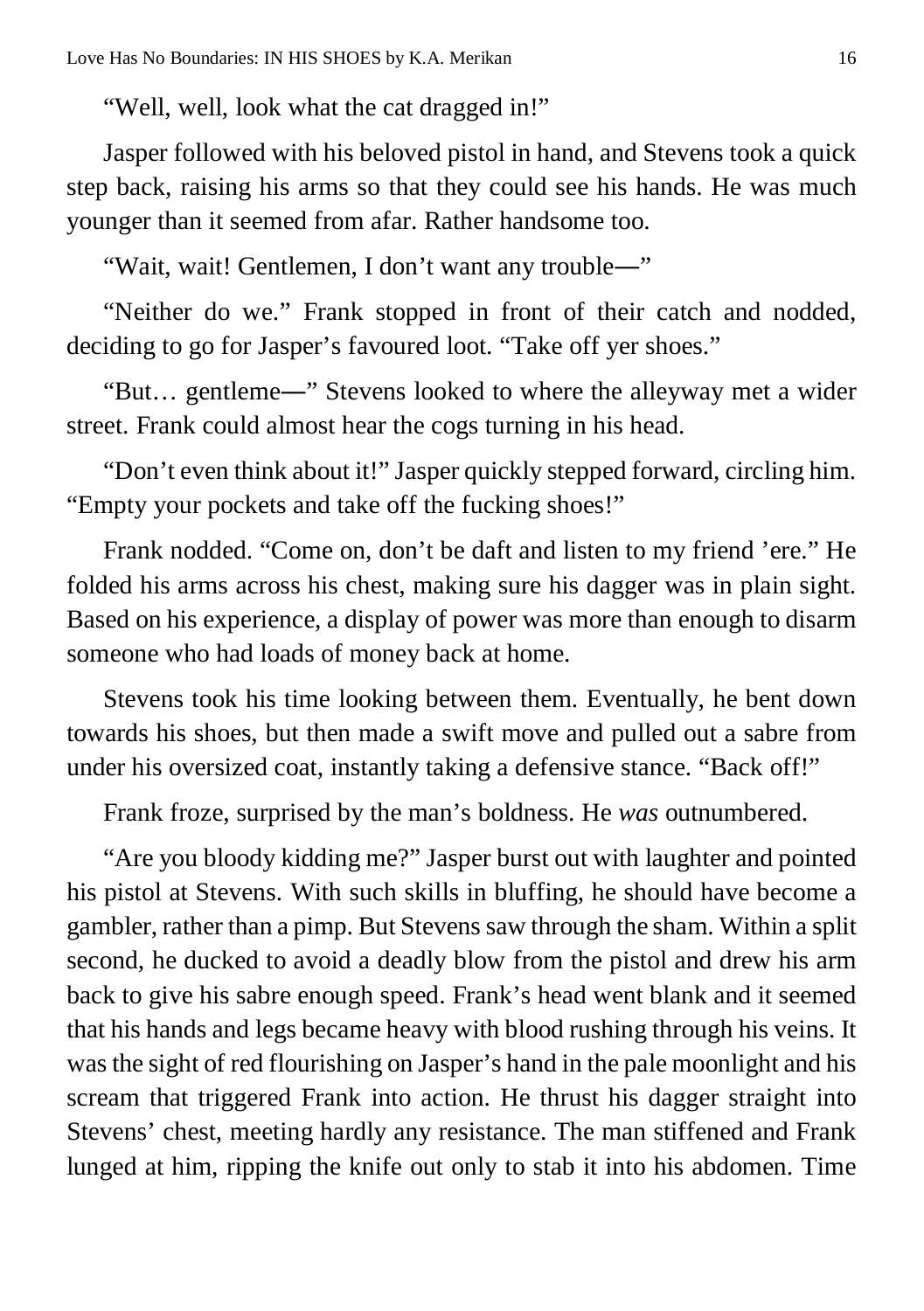after time it went in easily, like it was soft butter, not flesh, Frank was piercing.

Stevens gurgled, blood spilling down his chin like boiling milk left on a stove, and his knees hit the cobblestones. Frank used the opportunity to kick the sabre away, and he withdrew from the cowering man, his eyes searching for Jasper. His body was pulsing all over, even his gums were throbbing along with the quick rhythm of his heartbeat. Frank's wet hands and chest were quickly becoming chilly, but he was still awfully agitated. The coppery smell mingled with the aroma of the back-alley and the sharp scent of cool air. He didn't even notice when the neck cloth fell off his face.

"Fuck! Fuck!" Jasper held his hand close to his chest and there were dark spots all over his clothes. Still, he shuffled closer and dropped to his knees onto the blood-stained cobblestones. "Is he dead?"

Frank shook his head dismissively and grabbed Jasper's arm, pulling it closer for a brief examination. There was a cut on his hand, but it didn't look even close to fatal, so with a breath of relief, Frank pulled his faded cravat loose to wrap it around the wound. He felt like his blood was boiling. "The fuck would I care? He still moves."

Jasper went silent, looking at the faded cloth, but then gave Stevens' arm a harsh shake. He didn't even stir. With the stench of gore so overwhelming, it was beyond comprehension to see a smile break out on Jasper's lips.

"Fucking toff met his match." His breaths were ragged and as their eyes met, Frank was sure it was him Jasper was talking about. The admiration in that blue gaze set his skin on fire. He felt weak and strong at the same time. His chest tightened, while it seemed that something danced around in his belly. He crouched next to Jasper, never breaking the eye contact.

And that *grin*. Jasper wouldn't stop smiling, even when kneeling in a pool of blood.

"You need a new cravat, Frank." Instead of going for his long-desired shoes, Jasper bowed over the body and pulled at the silky piece of fabric wrapped around Stevens' neck. It was hard to recognize any details, but it had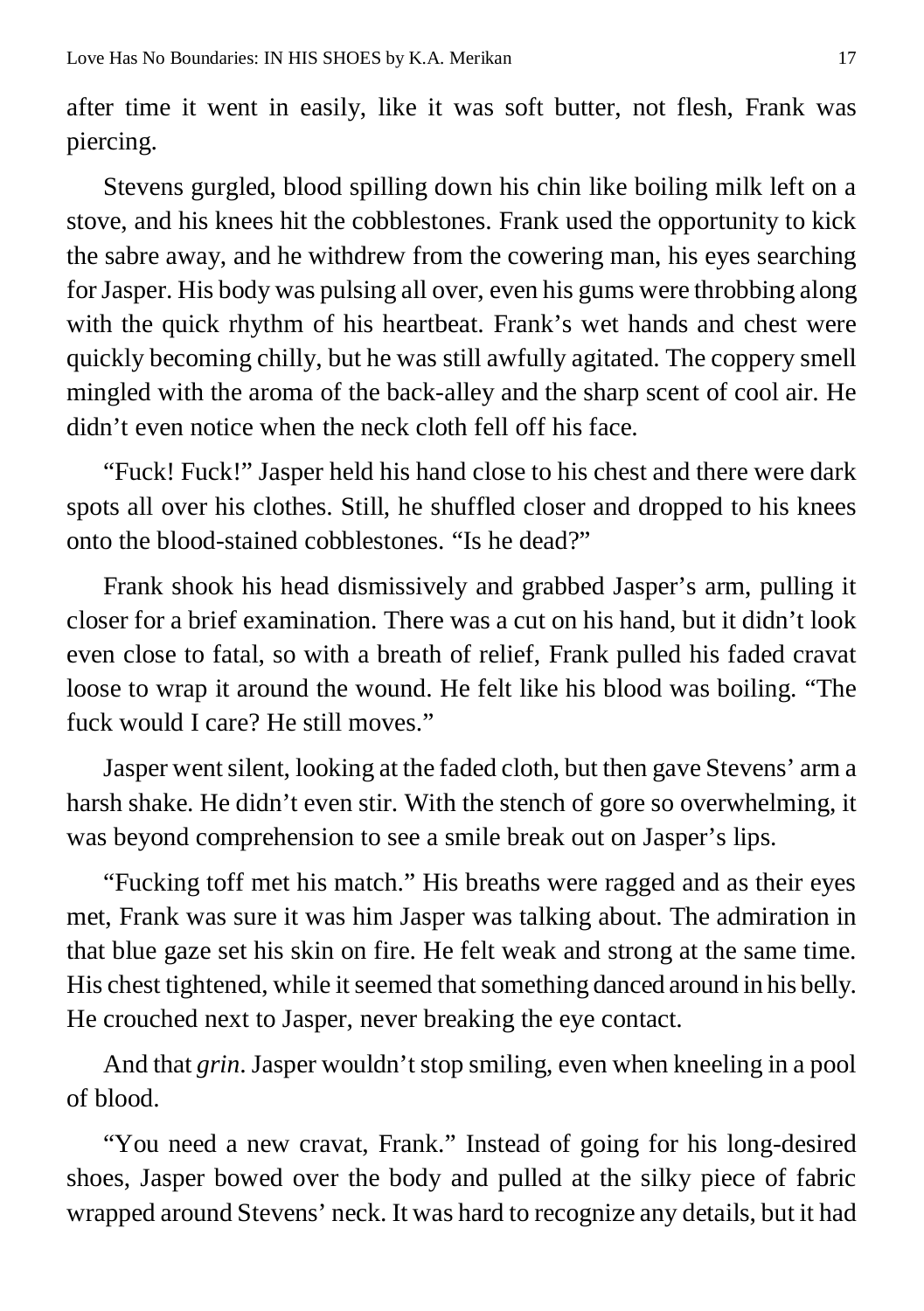some sort of pattern and two different colours. What Frank didn't need to see though, was the softness when he leaned closer and slowly wrapped the cravat around Frank's neck. He stopped breathing, locking his eyes with Jasper, unable to even utter a word of gratitude. The touch was far more intimate than he was used to and it made all of the hair on the back of his neck stand up.

A grunt to their side broke the spell. A hooded man dressed in rags was approaching them with wobbly steps. He'd seen them. But if he saw what they did, why wasn't he running? Jasper got to his feet and grabbed Stevens' sabre. Frank could already imagine this would be his favourite new toy. It was too dark for the stranger to see their faces from where he was, so he got up as well, still clutching his now-bloodied dagger.

"Oy, you there, get lost!"

"Yes! Unless you want a taste of this." Jasper laughed and licked the blood-stained blade of the sabre. Frank couldn't help but stare.

"What was that?"

"What?" Jasper turned to Frank with a stupid grin and it was the worst moment for him to do that. The ragged stranger was clearly mad. Without a warning, he attacked Jasper with his bare hands. The stench of someone who hadn't washed for months filled Frank's nostrils as the man's gurgle clashed with Jasper's shocked yelp.

"Oy!" Frank pulled the lunatic away, ready to intervene if the vagrant wouldn't bugger off. The stranger clutched at Jasper's jacket with a blood chilling screech, and before any of them could act, he turned his head under the hood and bit into the hand that Jasper tried to push him away with.

That was it. The rush from killing Stevens was still pulsing through Frank's veins, and he lunged forward, jamming his knife under the man's collarbone. And nothing really happened. *Nothing*. The loony was still grabbing at Jasper, who managed to free his hand. *What was this, some fucking rabies?*

Dumbstruck, Frank watched his knife shift where it was buried in the stranger's flesh, but he snapped out of it when the man lunged at him with a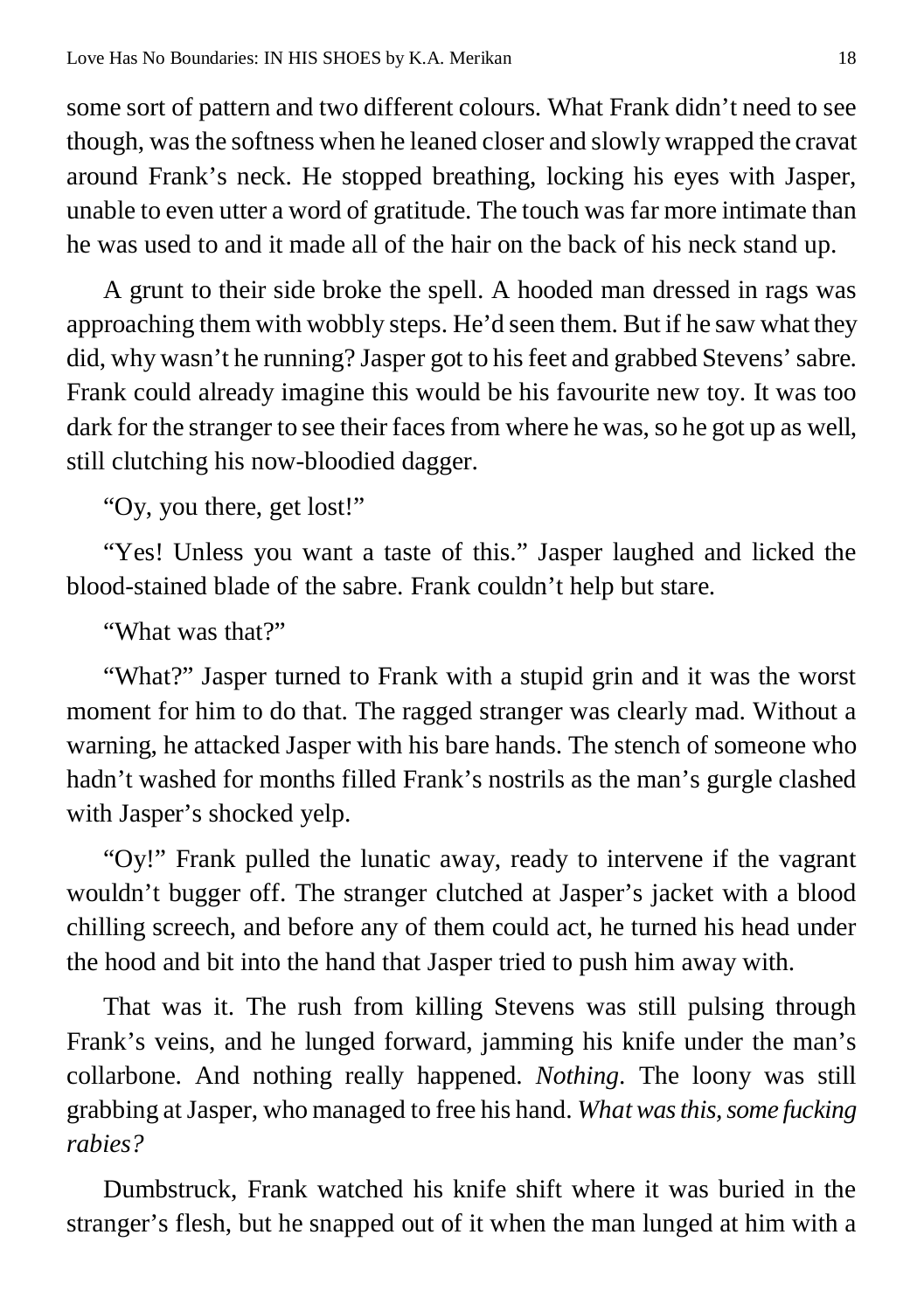strangled cry. Frank ripped the dagger out and pushed it right into the attacker's face. This time, it worked, and the assailant dropped dead at Frank's feet with a soft thud.

"The fuck was that? That's some Bedlam shit!" Jasper kicked the dead man's head, but his gaze darted up when Frank dropped his knife to the cobblestones. "You alright?"

Frank swallowed, his gaze zeroing on Jasper's face. He felt empowered. The coppery smell of blood around them, the thrill of pushing a knife through another man's flesh, being here with Jasper… it all melted into a pool of hot energy deep in his chest and he edged forward, his hands reaching for the sides of Jasper's face.

His mind was empty, until their lips touched and Frank suddenly felt too many things to name. The mouth was soft, in contrast to the prickling needles of Jasper's stubble. Still, Frank could think of nothing sweeter than that little bit of scratching, as it reminded himwho he was kissing. Jasper's eyes widened and his body went rigid, yet he didn't back away. Frank pushed him against the wall, still holding his face with both hands, afraid he might try to flee any second. Instead, Jasper let out a nasal moan that made Frank's groin throb and he parted his lips, giving entrance to Frank's needy tongue.

The sabre clattered against the cobblestones when Jasper put his hands on Frank's chest and squeezed the muscle under the fabric. It was almost too much. The inside of Jasper's mouth was silky smooth and scorching hot in contrast to the cool October night, but each touch, each slide of their tongues made Frank press deeper into him, like a hungering pup desperate for its mother's milk. The heat went straight to his cock and he drew back an inch, placing his hands on both sides of Jasper's head, caging him by the wall with the kiss suddenly broken. Forehead to forehead, Frank dared to look into his friend's eyes.

Jasper's cold fingers slowly slid into Frank's sideburns, and a few drops of blood trickled down Frank's neck from the injured hand. Nothing mattered, neither the stench of gore and piss in this back alley, nor the threat of being discovered with two dead bodies. Only Jasper's eyes and the way he panted.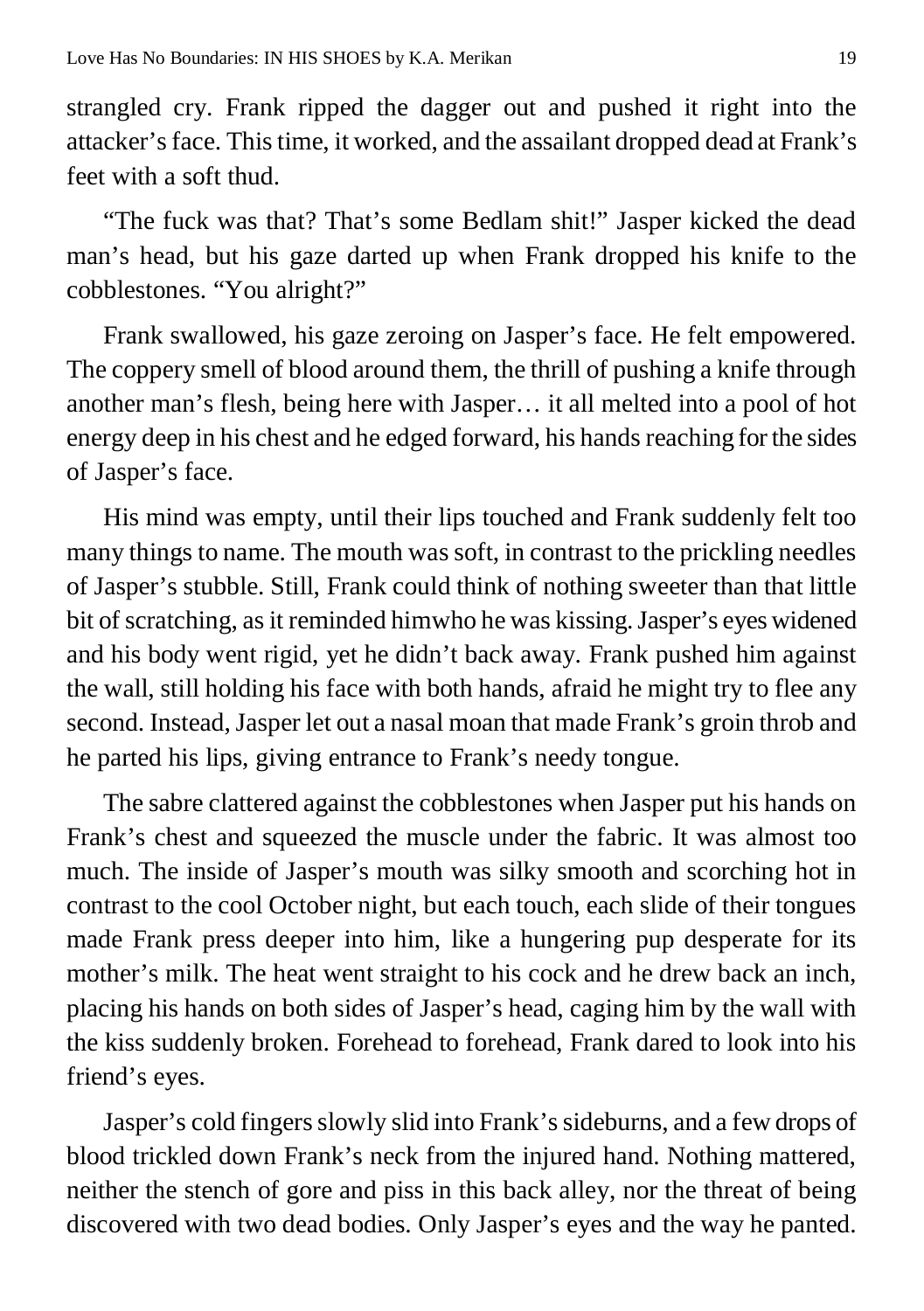Frank didn't even notice when Jasper had lost his top hat. Now that he hadn't been pushed away, nothing could possibly frighten him anymore, so he bowed down to brush their lips together once more, forgetting about the cold air. He already loved the stubble that scratched his mouth and chin. It was such a new, unique sensation. One that he knew he would inevitably associate with Jasper.

Another one of those in-kiss moans sent shivers down Frank's body. So much so, that it took him that extra second to realize it wasn't just shivers that made him crave more, but Jasper's hand, cupping his crotch through the trousers as they kissed. He could hardly believe his luck. Never before had another man touched him like that.

"Fuck." Frank was surprised by the guttural, primal sound of his own voice. He grabbed Jasper's head, cradling it against his shoulder. He looked around frantically, but his smile widened when he spotted a roofed recess in the red brick wall a few feet down the alley. "Jasper."

"Yeah?" Jasper's Adam's apple bobbed, and there was nothing cold about his fingers now, one hand still on Frank's chest, the other touching his dick. It didn't feel like the confident touch he'd get from a whore. Jasper touched him like he didn't know what his hand was doing. Frank didn't know either, but the one thing he did know was that he wanted this more than anything. And he needed to say it out loud.

"I want it."

Jasper nodded, breathless as he gently squeezed Frank's cock. "I don't care. I mean…" He looked up into Frank's eyes again. "What it means. I don't care. You get me?" Jasper leaned in for a more confident kiss and it was just as glorious as the ones before.

"Don't care either." Without breaking their lips apart, Frank pulled him towards the recess and they soon stumbled into the darkness, leaning into a pile of large, wooden boxes. Now that he could touch Jasper―really touch him, not just pat his shoulder—he couldn't get enough of it. He pressed his hand against Jasper's chest and slid it lower, towards its ultimate goal. The mere thought of fondling that huge prick made him lose his breath, but the real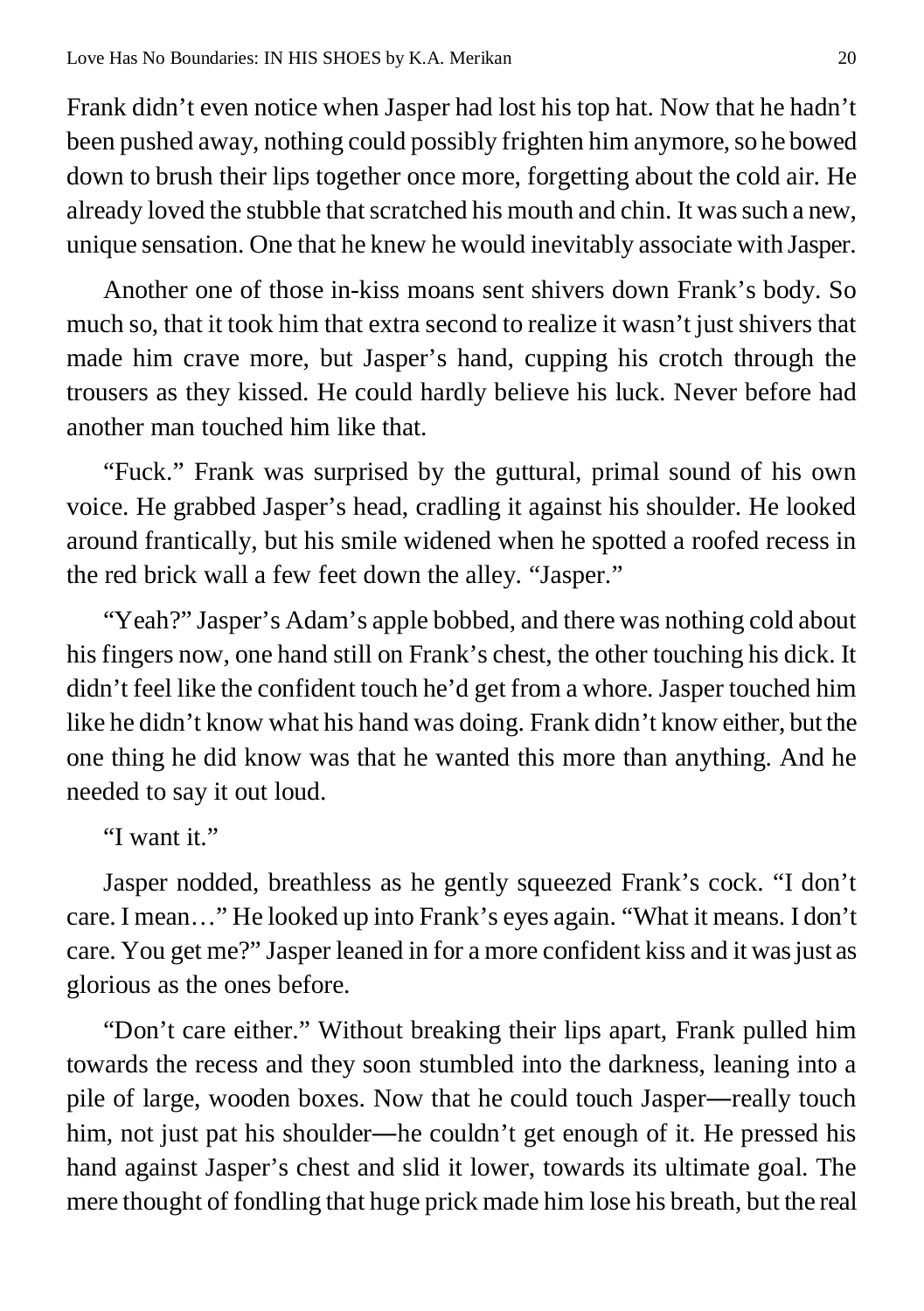thing gave him a proper shudder. Even through the rough fabric it felt hot, massive.

"Good." Jasper licked all the way along Frank's jaw and wrapped one arm around his neck. It was more intimate than anything they'd ever done. Frank couldn't care less about the metallic taste of blood lingering in their kisses. He wanted it all, right now. Impatient, he forced Jasper's thighs apart with his knee and lowered his now free hand all the way to his arse. It felt every bit as tight and firm as he believed it would.

Jasper groaned into the skin of his cheek and mirrored the move. Initially, Frank arched into his body with a low groan, but felt himself stiffen when Jasper pressed his fingers into the crack of his arse, as if he wanted to push them in if fabric wasn't in the way. Soft, warm lips brushed against his ear and Frank couldn't hold back a moan when Jasper's molten-lava of a tongue explored the shell, followed by a hoarse whisper.

"I've never been so randy."

Frank blinked, unsure if he should be happy about this with a finger between his tightly clenched cheeks. The trousers didn't feel like enough protection at the moment. "I'll be the one doin' the fuckin'," he muttered, forcing Jasper's thighs even wider apart. He needed this and already knew this would be something entirely new, even though he walked the back alley many times before. His blood was boiling at the sheer thought of breaching Jasper's arse, sliding into that virginal hole and clinging to his arched back. Jasper had to be new to this. He was sure of it.

"Oh." The squeeze on Frank's butt eased, but Jasper pulled his thighs back together, closing them on Frank's knee and looked into his eyes. It felt like he was being shut down and Frank didn't like it one bit. "Because I sort of thought I would… you know." Jasper scratched his face, only to spread more blood over his cheek. Frank looked at him, hypnotized. If it weren't that stinking toff's blood, but something more pleasant, he'd gladly clean the stain off his friend's skin. The wild pounding in his ears made it difficult to understand words.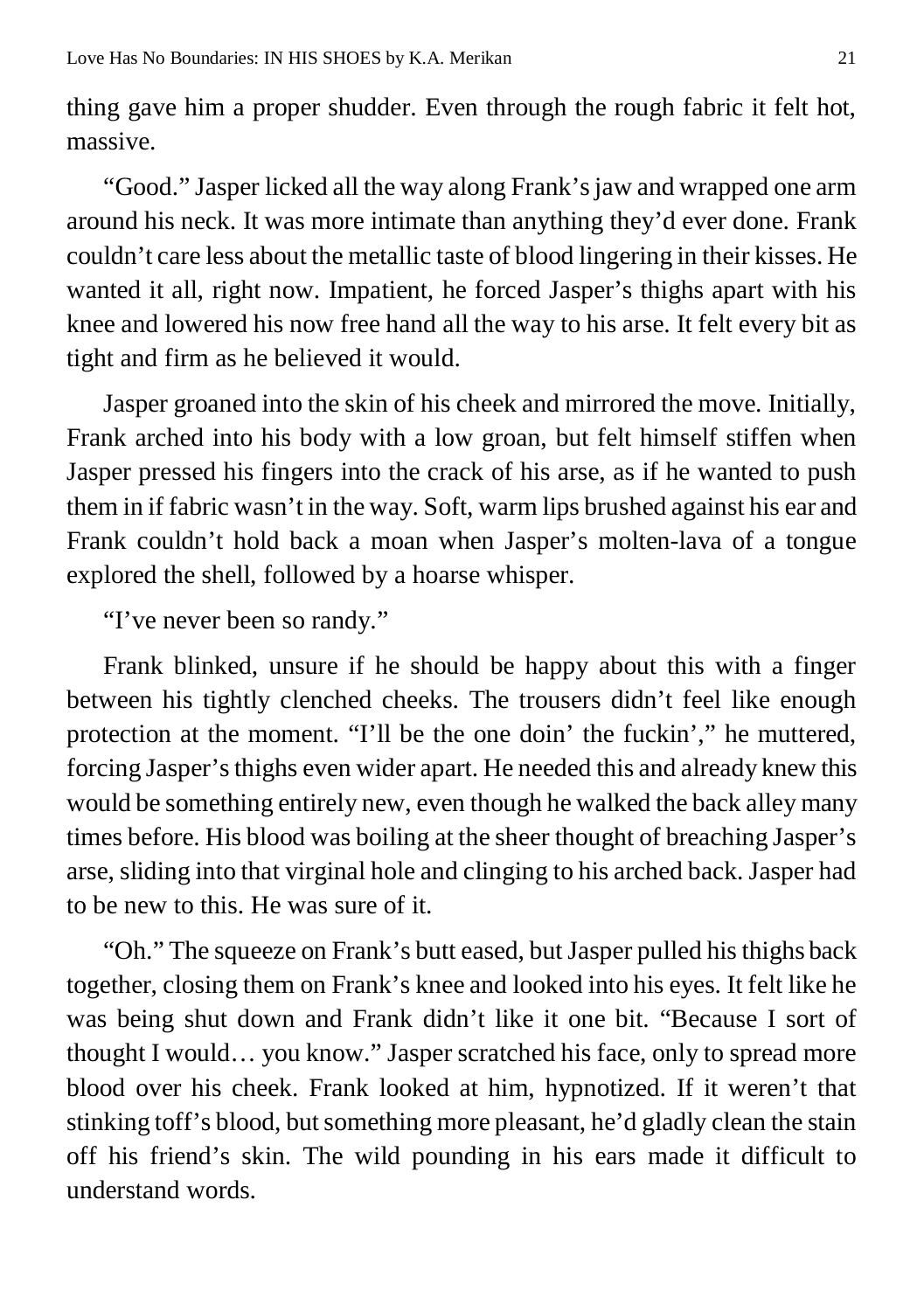"Ya *thought*?" So he was right, he wasn't the only man doing this. And who could possibly not want Jasper?

"Don't you mock me!" Jasper growled, instantly defensive, but never broke eye contact. "I did think about it, yes. Big deal!" His breath was so rapid it tickled.

"I'm not!" Frank kissed him in protest, caressing his face with a hand that was trembling all too much for his liking. It felt unreal. "I want ya." He let out a strangled breath, pulling Jasper even closer. "I wanna fuck ya."

Jasper swallowed, trailing his fingers up and down Frank's stomach, only fuelling the scorching heat gathered beneath the skin. His breath was unusually shaky. "You wanna throw a coin?" He gave a small smile and kissed his lips again. It was so tender, Frank hardly knew how to respond.

"Who just saved yer miserable life, huh?" He chuckled, grinding his crotch against Jasper's with a low groan and got a nasal moan in return.

"Yeah… I suppose that was pretty impressive…" Jasper nodded, but was clearly still on the fence about it, though his cock sure knew what it wanted, rock hard in those dirty-but-fashionable trousers of his. Jasper mimicked the motion, giving Frank a glimpse of what it will be like to push into his willing body. At least he hoped it would be willing, but he didn't know what to say, so he just unbuckled Jasper's belt and pushed his trousers down. His breath hitched when his fingers brushed the naked skin on Jasper's hips, letting them linger, marvelling at the unfamiliar shape.

Jasper's cock was a breath-taking sight. Fully erect, thick and curved upwards as if in anticipation of being petted. Frank hesitated, looking at it with a mixture of hunger and anxiety pooling in his chest. "That thing could split a man in two. Don't yer girls complain?" he breathed, daring to look up into Jasper's eyes. It was dark, but not enough to miss their movement. Jasper was fighting a battle with his vanity, and judging from the big smile that rose on his face, he'd lost.

"They love it. You love it…?" He bit his lip, watching Frank's face as if he expected to find answers to all questions ever asked.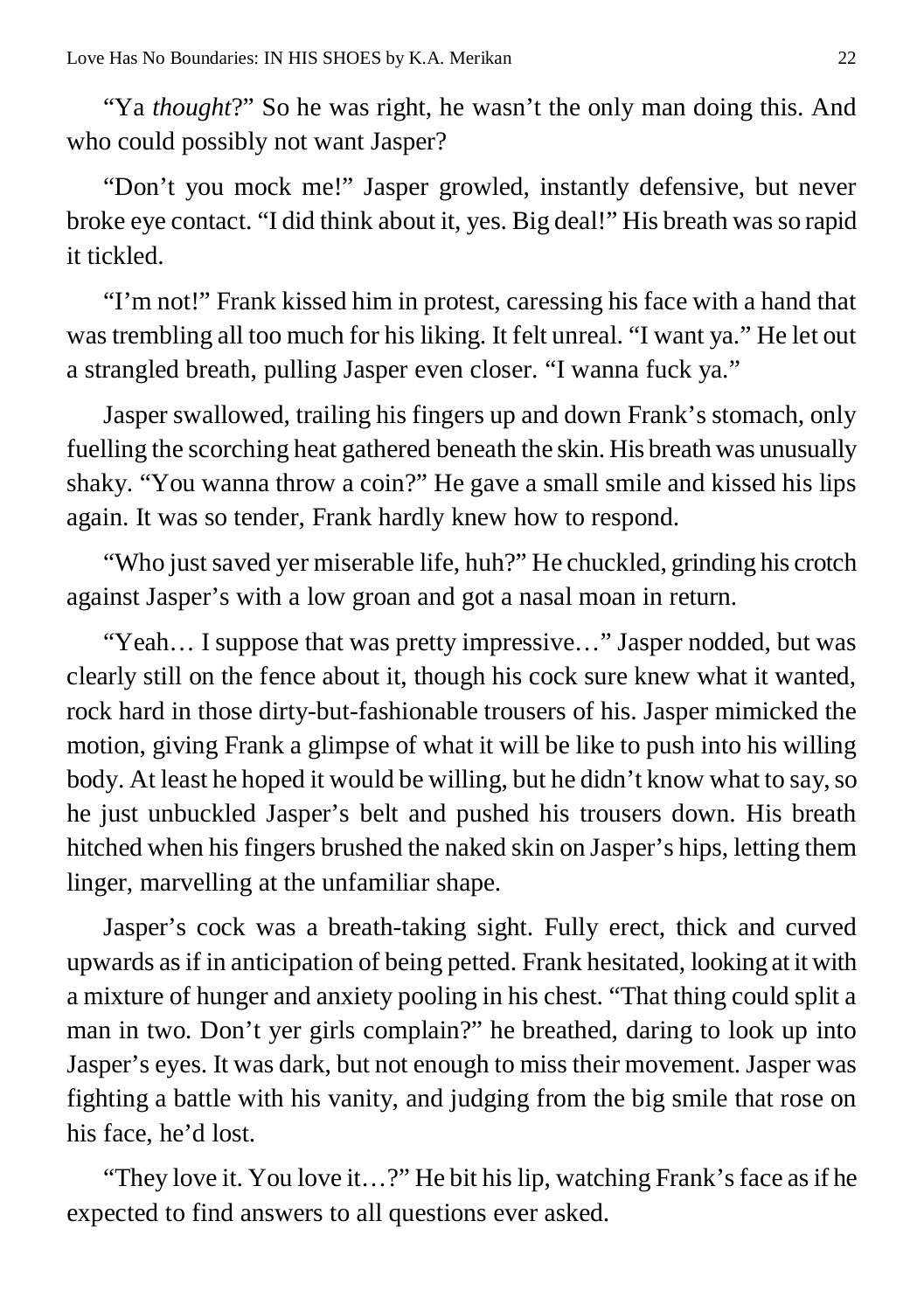Frank's breath caught in his throat and he felt himself flush. Should he lay himself bare like that and tell the truth? Afraid Jasper would notice the faint tremors in his fingers, he decided to grasp the pulsing rod. It was thick, hot, and so unlike his own, while being oddly familiar. So far, whenever he touched a stiff cock, it was for his own pleasure and led to his own selfish spill, but the unmistakable delight of holding Jasper's prick was coming from somewhere else altogether. "I… I think about it."

"How long?" Jasper leaned closed, placing chaste kisses all around one of Frank's sideburns, hands creeping down to unbutton Frank's vest and trousers. Every brush of fingers through the thin fabric of his shirt made Frank weak in the knees.

"Dunno… long," he confessed, gently pulling closer as he gave his partner's cock the first, experimental tug.

"Oh yeah." Jasper slid his palm onto Frank's torso and circled his neck with the other hand.

"You?" Frank gasped, touching Jasper's engorged cockhead. It was silky smooth and slick at the top. Felt like a right hot chunk of meat.

"I want to lick up your knuckles when I see you using them properly," Jasper rasped and arched his hips to the touch. Frank drew in a sharp breath, feeling excitement rush through his body as the familiar, masculine smell filled his nostrils. This had to be the single most arousing thing he had ever heard. Unable to think straight, he spun Jasper around and bent him over the large, wooden box, reaching down to touch his pale arse. It was right there in front of his cock and all he had to do was to push his way in.

"Oy! Are we really not throwing a coin?" Jasper looked back at him, but didn't try to pull away. His whole body was arching into Frank with each deep breath he was taking.

"No." Frank ground his hips against Jasper's rear and closed his eyes when his cock squeezed its way into the crack, comfortably nestling between those pert buttocks. "Yer mine."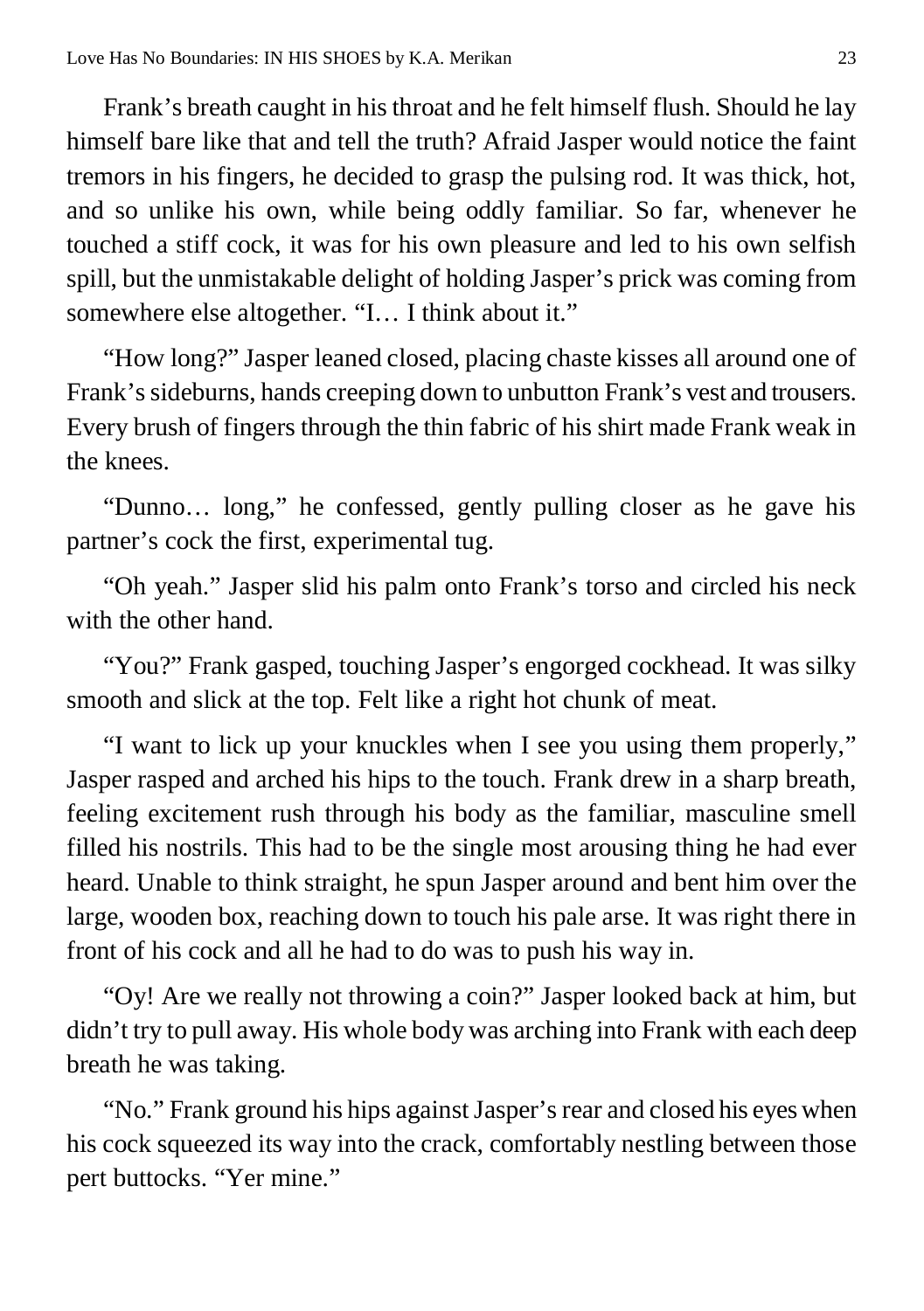Jasper let out a loud moan and got to his toes, giving him an even better angle, but it was the way he clenched his arse cheeks on Frank's cock that almost made Frank cry with joy. They were both willing as fuck.

Elated by this realization, Frank bowed down, covering Jasper's arching back with his body and smiled, feeling how well they fit like that. His hands went all the way up Jasper's body and without even knowing what he was doing, he yanked the overcoat off Jasper's shoulders, releasing more of his smell. It was amazing; sweet and raw.

The delicious, inarticulate sounds Jasper was making, and the rounded stirs of his hips made Frank's blood boil. That beautiful, pale arse kept moving up and down, like it already couldn't wait to ride his cock. With his nose buried at the base of Jasper's neck, Frank searched his trousers for a small pot of ointment he used with the girls. The sensation of hard muscle straining against his chest made him light headed, and all he could think of was how tight and snug an arsehole felt on his cock. He bet Jasper's hole would feel a hundred times better than a whore's.

Jasper glanced back at him every now and then, but didn't say a word. He kept fidgeting as if to find a comfortable way to lay on the boxes. Frank swallowed, opening his pot.

"Yer cock?"

"Oh yeah, touch it. Frig me." He looked back into Frank's eyes again, his own wide open and wary.

Frank's stomach gave a funny turn and he dropped the pot close to Jasper's face on top of the box, quickly slickening his own prick with a generous amount of ointment. "Feels good in my hand," he confessed, tentatively reaching to that monstrous cock.

"It's gonna feel even better in your arse." Jasper snorted, but it wasn't an attempt to change the configuration. Frank flushed at the mental image, but the moment he grabbed the donkey-sized prick, Jasper ground his butt cheeks into him again.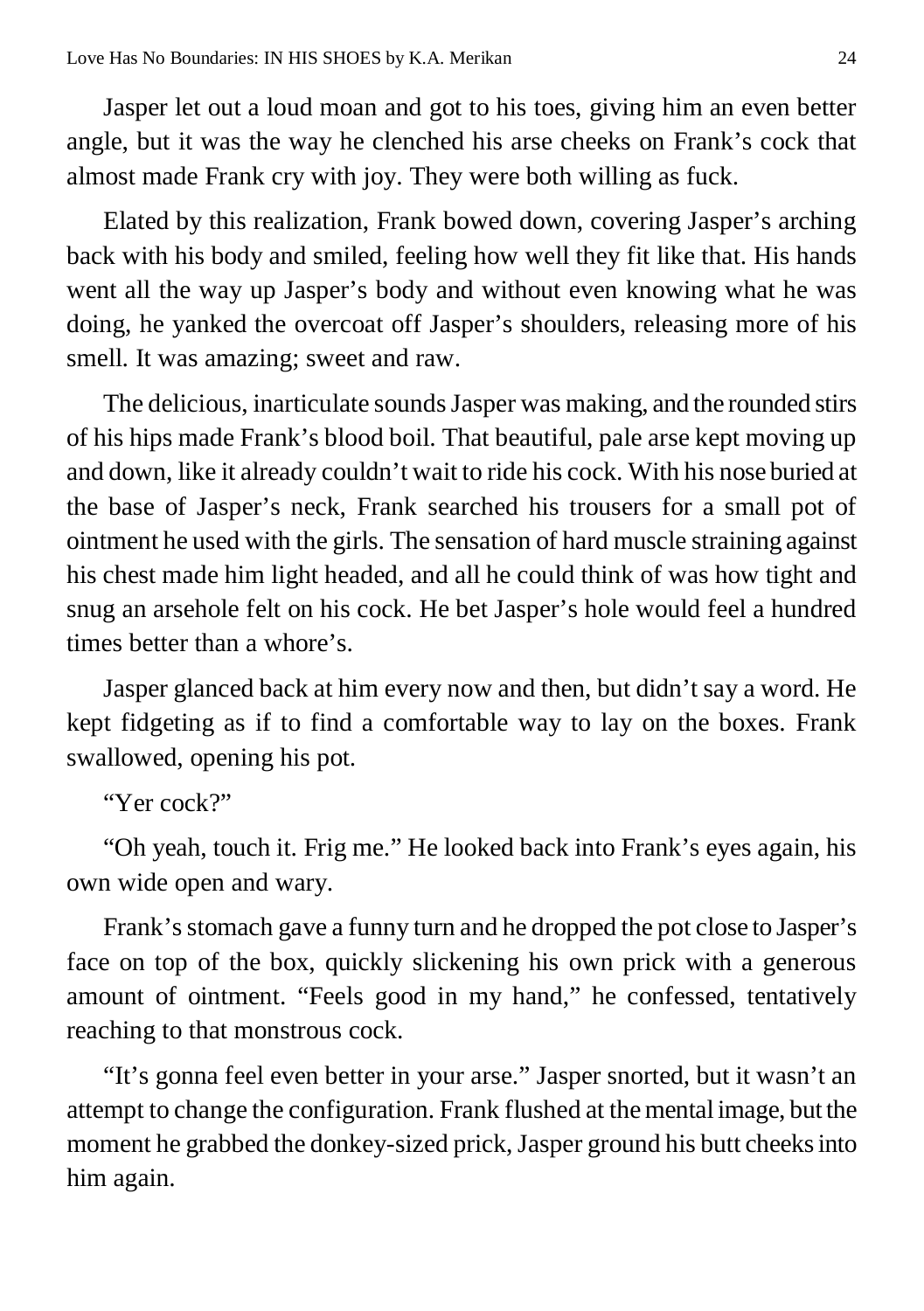"Fuck." Frank cuddled his face into Jasper's prized vest, frantically trying to get himself under control. He had to be calm, steady, but it was nearly impossible with that warm, fragrant body practically begging him to enter. So he pushed.

Jasper whimpered like a strangled kitten, and his whole body tensed, curled over the box. He bowed his head, exposing his nape even more and Frank seized the opportunity to bite on the salty flesh, breaching his partner's resistance inch by inch. There was no way to describe how tight his hole was. Bordering on pain, the muscles of Jasper's arse clamped down on Frank's cock, keeping it in a vice-like grip. His head was spinning and he clung to Jasper's arching back with both hands, desperate not to lose his senses.

All he could hear were Jasper's desperate nasal breaths and the furious beat of his heart, now thudding through both of them, right where they were connected. His body was shivering with faint tremors and all coherent thought evaporated from Frank's mind, when Jasper reached out to grab his hand in a tight grip. It couldn't rival the way his hot insides squeezed around Frank's cock, but it was about so much more than relish.

"Shit… it's like yer suckin' me in. So fuckin' good," Frank grunted, enjoying the way their bodies spooned: chest to back, thighs to thighs, Frank's groin pressed tight against the sweetest arse he'd ever enjoyed. He held on tight, with his treacherous mind warning him Jasper might flee, and he couldn't let that happen.

"Well, you're suckin *me* off for this." Jasper's voice shook. He kept arching his back and dragging his feet over the ground, which only added to the pressure around Frank's cock. The strained whisper was enough to jerk Frank's attention off his own pleasure. His mouth suddenly felt dry.

"Hurts?" He reached to Jasper's head to gently cup it with his hand. It was wet with sweat and hot like a freshly boiled egg.

"Well, your dick's not as thin as a thumb either." Jasper sighed, but he didn't attempt to back away from the touch and instead, rubbed his face against Frank's hand. "You know, the girls always say first time has to hurt…"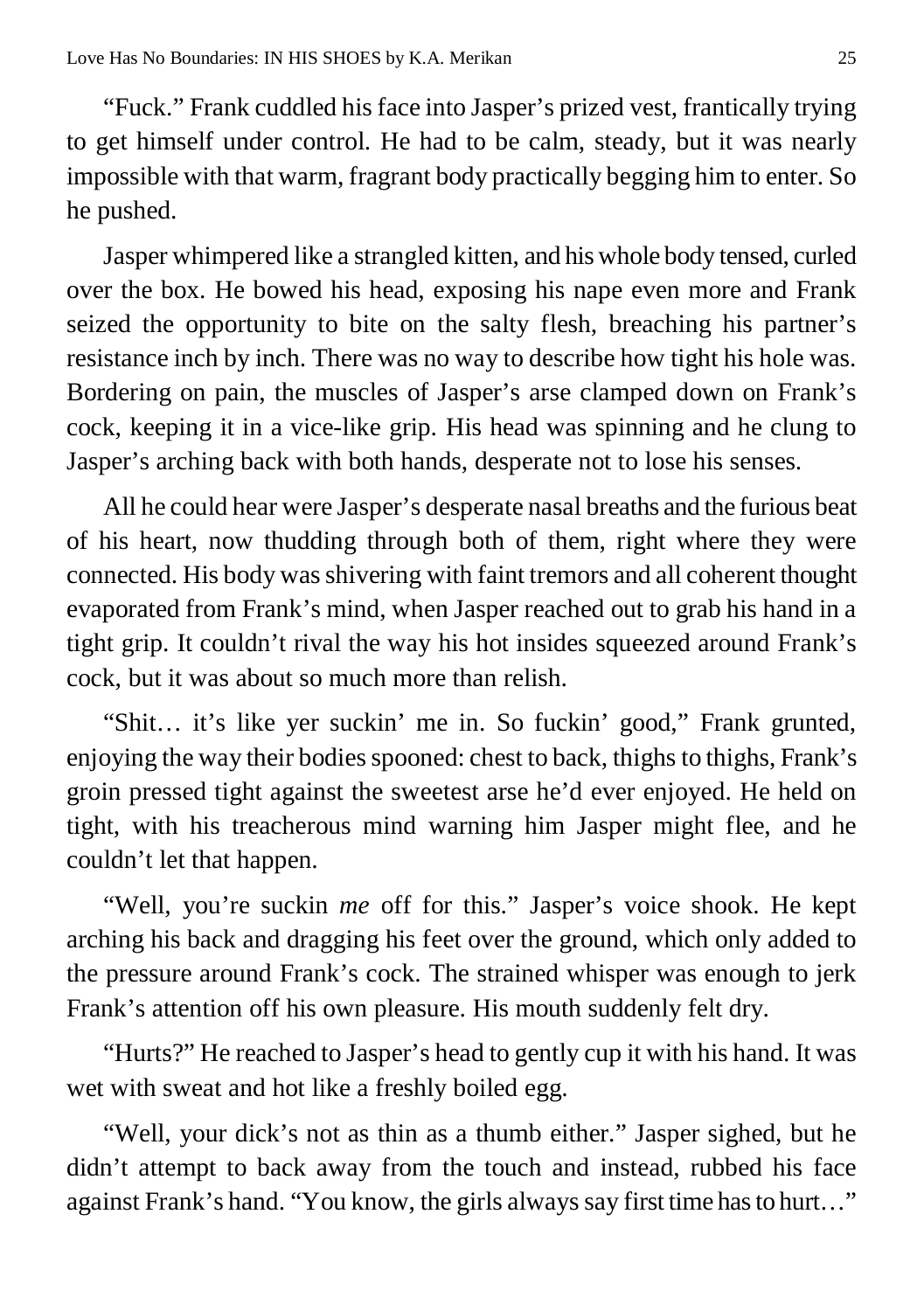"Yer not a girl." Frank was at loss, holding on, yet unsure if he shouldn't back out.

"Yeah, so I can take it like a man."

He could sense Jasper's muscles slowly relaxing, but it was no quick process. His raspy breath was both making Frank nervous and even more ruttish than he already was. Hoping to help him out, he reached between Jasper's legs again and was devastated to find his beautiful cock had gone soft. With a silent curse on his lips, he started slowly coaxing it to life again, while keeping his own hips as still as possible, which was no easy feat. Jasper's short hair and wet skin felt so delicate, Frank was afraid his rough hands might scrape them, so he tried to be gentle, caressing his partner's neck and ear with his fingers. He was happy that his eyes got used to the darkness enough to see the tension in Jasper's neck.

"That's better…" Jasper sighed with relief, slowly rocking into the touch, which only made it harder for Frank to keep still. He cleared his throat. "I like your cock… it's just… got intense." Jasper finally turned his head towards him and the seductive mixture of lust and vulnerability nearly took Frank over the edge. Being able to stare into those eyes while buried deep in Jasper's body was one of the single most erotic things Frank had ever done. It was as if their bodies pulsed in the same rhythm, and no one had ever made him feel like that.

"Yeah? It's good?" He was relieved to feel Jasper's prick fill again and smiled at him in the dark, stroking his free hand up and down the sweating body. He wanted Jasper to love it so he would let him do it again. How incredible it would be to fuck Jasper in the morning light, in the narrow bed they shared, free to touch all the hidden places on his body.

Jasper slowly nodded and opened his lips in a silent demand for a kiss. Frank had to pull out a bit, but when their mouths met, he couldn't think of any better combination than kissing Jasper while simultaneously having his cock up his arse.

"Try to move now?" Jasper whispered into his lips and strangely, talking about it didn't seem that awkward anymore. They had to communicate if this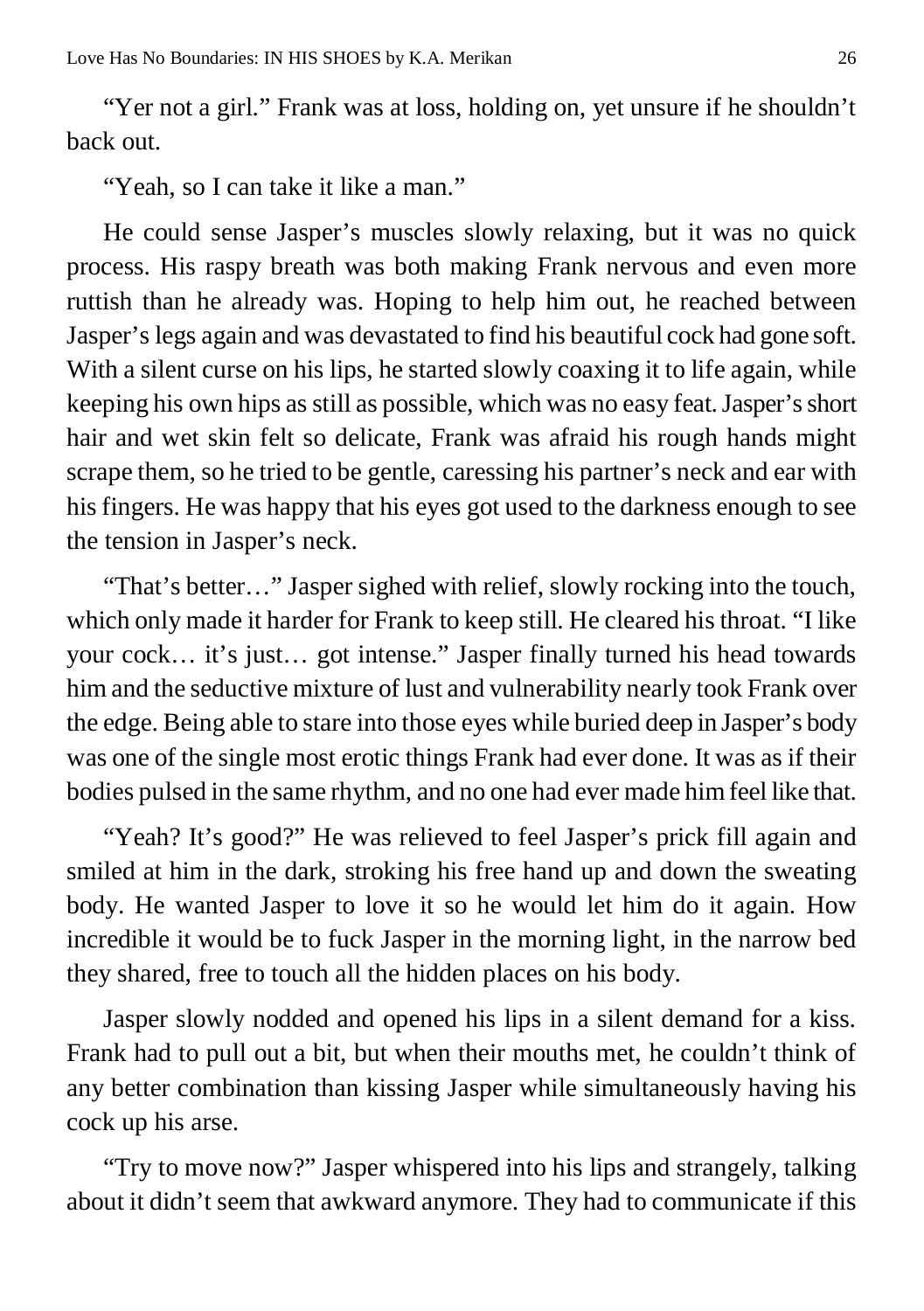was going to work and he really hoped it would. His heart quickened when he drew his hips back in a slow, fluid motion, trying to focus on the hot, handsome body sprawled beneath his.

"And a bit more of that cream?" Jasper's voice wasn't so tense anymore, which had to mean it was getting better for him. His cock wasn't going soft, so it had to be.

Frank barely contained a moan at the prospect of having to pull out completely, but he obeyed, pressing his free hand against Jasper's back as he coated his aching prick with a generous amount of ointment, using up most of what was left in the small pot. "I'm gettin' in," he panted, aligning his cock with Jasper's impossibly tight hole.

"Well come on then, before I change my mind." Jasper chuckled into his hand and looked away. That hot, lean, chunk of a man actually got to his toes again and spread his thighs to give him better access. The sight alone was enough to make Frank breathless, but he kept in mind how difficult it was for Jasper and pushed in slower, with much more care than the first time. His efforts were awarded by a long sigh of relief.

"Oh! Oh, I get it," Jasper moaned and Frank had no idea what he meant, but with all that jelly he used, it was now a lot easier to slide in. "I like the way your hair tickles my arse."

#### *Did he really just say that?*

"Oh fuck…" Frank buried himself deep in Jasper's hole, digging his fingers into the tender flesh of his buttocks. His head felt hot and light, the tightness driving him mad, but instead of following his instinct to start a furious rhythm, he moved bit by bit. Oh, how he wanted Jasper to like it, his approval was so much more important than instant pleasure. Frank hoped the tiny moans and whimpers expressed nothing but delight.

"Come on, touch my prick again."

"Yeah." Breathless, Frank curled up against him and gave Jasper's cock a gentle squeeze, quickening his still cautious thrusts.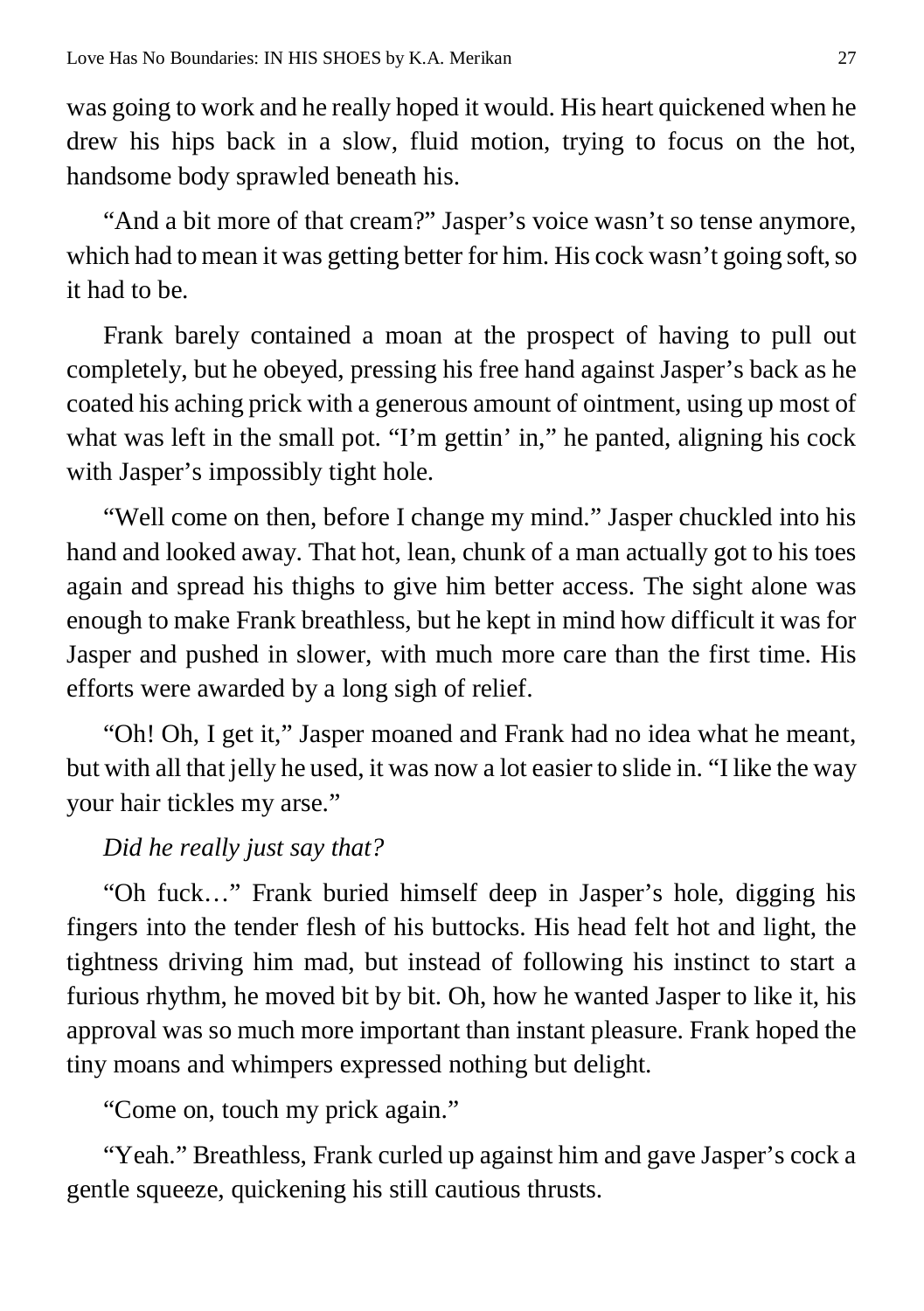"You're such a big man," Jasper mumbled into the box beneath them and pulled himself up to his elbows to press closer. "So good." Those two words were enough to make Frank prouder than when he had stolen his first wallet all those years ago. He smiled into the fragrant heat of Jasper's neck.

"Fuckin' good to die for." He gasped, slipping one of his arms under Jasper's face, cradling it gently. An unexpected kiss to his forearm got his insides melting like butter. They forgot themselves, joined by the frantic coupling, just a few yards away from two cooling corpses. They shared new secrets and an understanding that could not be formed over a glass of gin. This was frighteningly raw, real. Otherworldly.

Their heated bodies drove the cold away, joined into one in the quiet back alley. Nothing but this mattered. Jasper's ragged breath, his pliant body, the scratching of his beard and the mind-numbing tightness of his hole consumed Frank's whole world as he drove into his partner, overwhelmed by the experience. He could hardly speak.

Jasper didn't care much for words either and when he started grinding into Frank, it became clear he wouldn't last much longer. Frank gave his partner's prick a more forceful tug and seconds later, that tight, wonderful hole clenched around him with so much force that for a moment, he was certain his cock would stay inside forever. He groaned into Jasper's shoulder as the huge prick in his hand spilled its load, pulsing like a living being.

"Fuck, Frank. Fuck!" Jasper shivered in his arms and Frank could feel it all the way up to his balls. With a strangled moan, he pulled Jasper tighter against his chest and let himself go, pushing right into that hot arse. Each ensuing thrust felt better than the one before and the welcoming heat of Jasper's flesh drove him to a powerful blow deep within the pliant body.

Slowly, he lifted himself up, watching Jasper sprawled on the box, still panting as if he had just outran several coppers. Jasper let go of all inhibitions tonight and for a moment, Frank hung on to the hope he could keep him like this forever. Fighting the urge to close his eyes, he stretched over his partner's body and kissed the corner of his mouth, still keeping him as close as it was humanly possible. He didn't want to let go.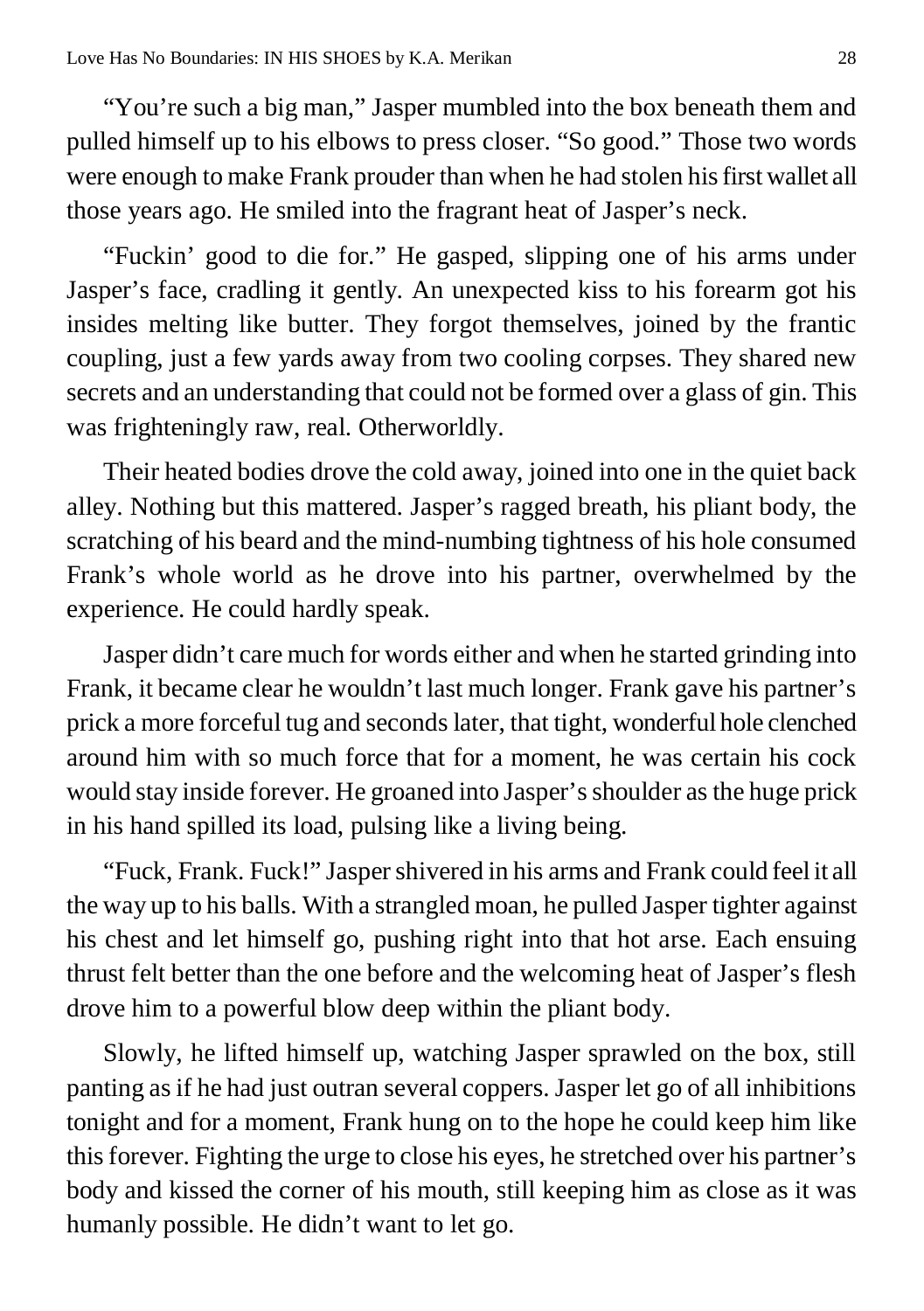"So… different," Jasper muttered with a lazy grin.

Frank nodded and crooked his head to capture Jasper's mouth in another kiss. The cold air didn't make him feel any less overheated.

"Night of my life," Jasper whispered as he looked back at Frank, effectively robbing him of breath.

"Y-yeah?" His throat tightened, pulsing with the rhythm of his heart as he slowly withdrew from the comfort of Jasper's arse. Frank swallowed, pulling out completely and petted his partner's arm, unsure what else would be proper conduct. If he ever liked a girl this much, he'd kiss her senseless and then take her to his bed. Only he and Jasper already shared one. Would the arrangement change now? Would the invisible line between them disappear now that they both knew how their bodies fit together? He hoped it would. The possibility of Jasper deciding to forget about this made Frank's whole body ache.

"Mhm. Though my arse's going to be fucking sore." Jasper laughed, but Frank could see that his face darkened. "We have to sort that mess out, right?" He slowly straightened up and pointed into the alley where they left the bodies.

"Yeah." Frank took a step back, groaning at the sight of Jasper's buttocks, juicy and pale. He wanted to pet them, but didn't dare. Instead, he tucked his cock back into his breeches, still slippery from the fucking. "We do."

Jasper bent over to pick up his trousers and Frank couldn't help but wonder if he'd done that on purpose. "Those shoes are fucking *mine*."

Frank chuckled, still too overwhelmed by what they just did to think about anything else. Stevens wasn't the only man with good shoes in London.

They both quickly got their clothing in order, even though Jasper was having some problems with the buttons. His injured hand was swelling, but he didn't complain and just got on with it.

"We'll get some ice for this." Frank reached over and helped him with the top trouser button. He could swear he'd never smelled anything more arousing than the mixture of their combined sweat and spunk.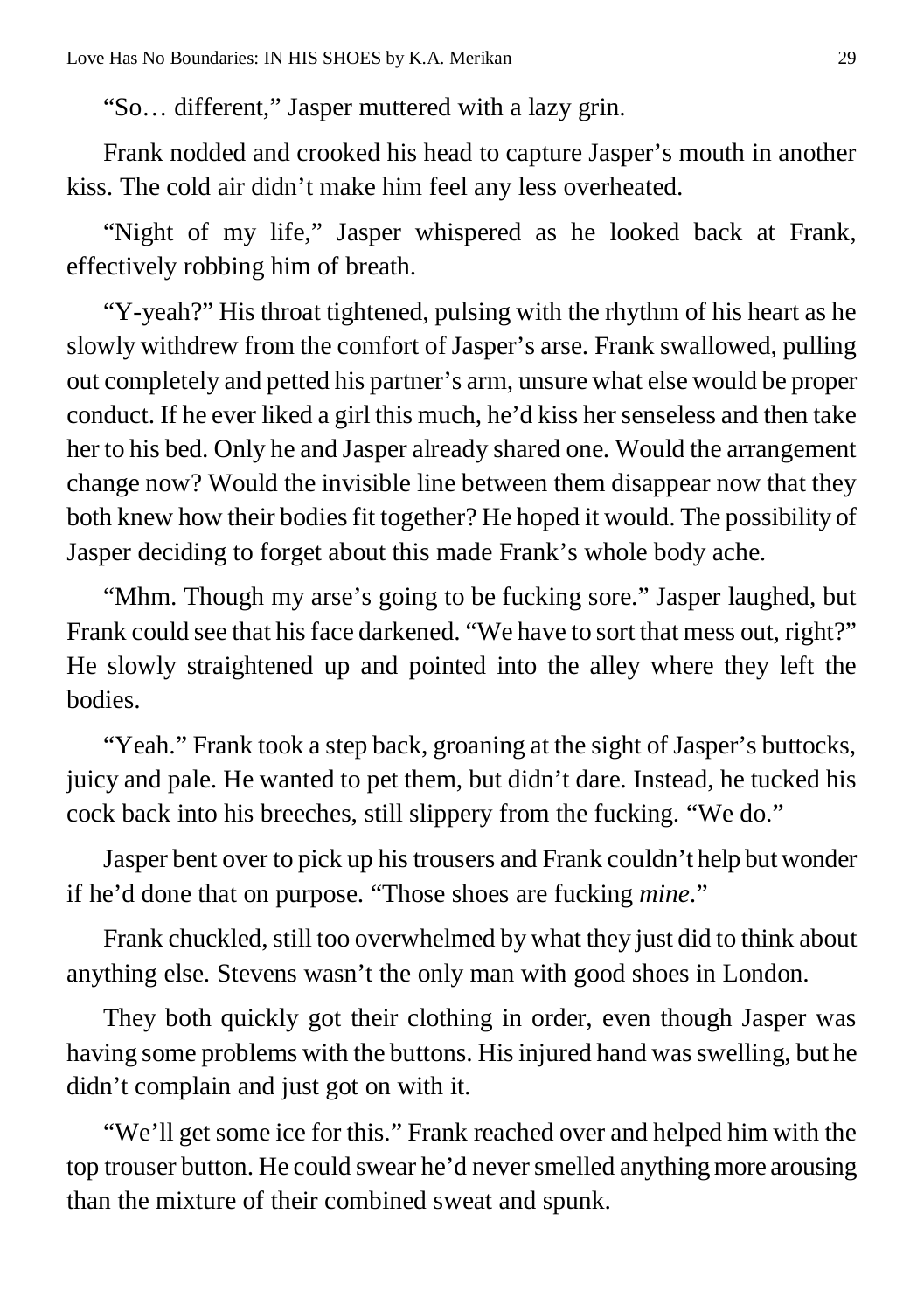"Yeah, it's fine." Jasper stirred in place, before giving Frank one more quick kiss. He walked back into the alleyway, followed by Frank's mesmerized stare. The sudden change of dynamics in their friendship was incredible.

"We need to find our 'ats." Frank spotted his dagger and quickly bent over to pick it up.

"Yeah, mine's here. And this sword? It's fucking brilliant!" He could hear Jasper swish it in the air, acting as if nothing was out of the ordinary.

"Ya need to learn to stab." Frank kicked the loony's body. He was just as dead as it seemed.

"I know how to stab. He came out of nowhere," Jasper complained and poked Stevens' head with the tip of the sabre. God knew when he became so bloodthirsty. Frank smiled at him with a soft sigh. He needed some hearty latenight dinner, but his thoughts inevitably gravitated to the bed they shared and his heart skipped a beat. Would they just lie down like nothing happened? What would Jasper do if Frank reached out to touch him in the dark?

"Just get on with it and let's go."

"Wait." Jasper fished out a pocket watch out of Stevens' vest. He already had the boots on. Frank didn't even notice when he swapped his old shoes for the new ones.

"Don't forget 'is money."

It took a few more minutes of scavenging through the toff's clothes and Jasper stood up proud. He put his top hat on and walked up to Frank, swaying to the sides with a cocky grin.

"Here you go, luv." Jasper dropped the golden pocket watch into Frank's palm and snorted. "For your effort."

Frank rolled his eyes, unwilling to let emotion show as his stomach clenched. "Now that's a curious nickname." He put the watch into the inner pocket of his coat.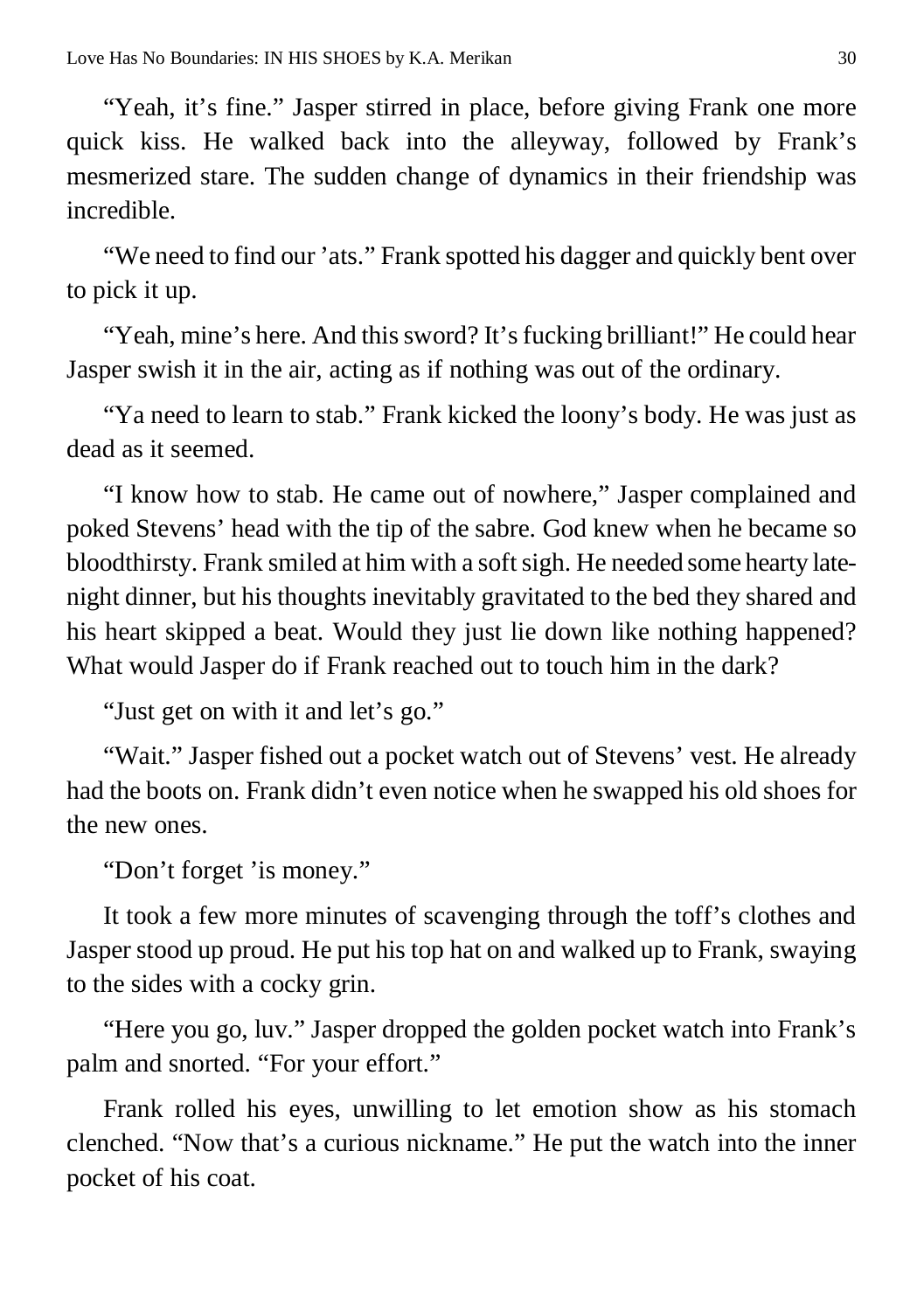"I enjoyed your services." Jasper nudged him with his elbow. It felt like a blow to Frank's chest.

"Would ya enjoy 'em again?" Frank forced himself not to break the connection between eyes.

"You did say I need to practice stabbing." Jasper wiggled his eyebrows.

Frank gritted his teeth nervously, but didn't look away. Jasper was not a woman to be denied the chance to practice some stabbing. "That's what I said"

"Good." Jasper's grin widened and he dashed toward the way out of the alley. "Let's go. I don't want to end up on the noose before I get to stab you."

"Yeah well, we'd need more ointment," Frank grumbled, still feeling both agitated and dubious about that whole stabbing matter. At least with him on the receiving end of things. And watching Jasper walk all queer wasn't helping.

Once they reached the nearest street lantern, they took some time to make sure no traces of blood were in plain sight. Frank had to scrub his face a bit, but with their outer clothes being dark, no one would notice any stains without daylight.

Having cooled off after the frantic coupling, the night felt colder than before, and they rushed through well-known streets. None of them said it out loud, but it was obvious they were both intent on reaching their room as soon as possible.

"Do you think Molly will ever tell us what Stevens did?" Jasper held his injured hand close to his chest as they walked through the silent streets. It wasn't yet time for the city to change shifts.

Frank snorted and briefly touched his arm. Maybe they could buy Jasper a new top hat with the money they got? "I don't give a fuck."

"Not even a bit curious? What kind of pervert he was?"

With a shrug, Frank slid his arm around Jasper's shoulders, tense with the effort to keep the gesture seem casual. There was no one around anyway. He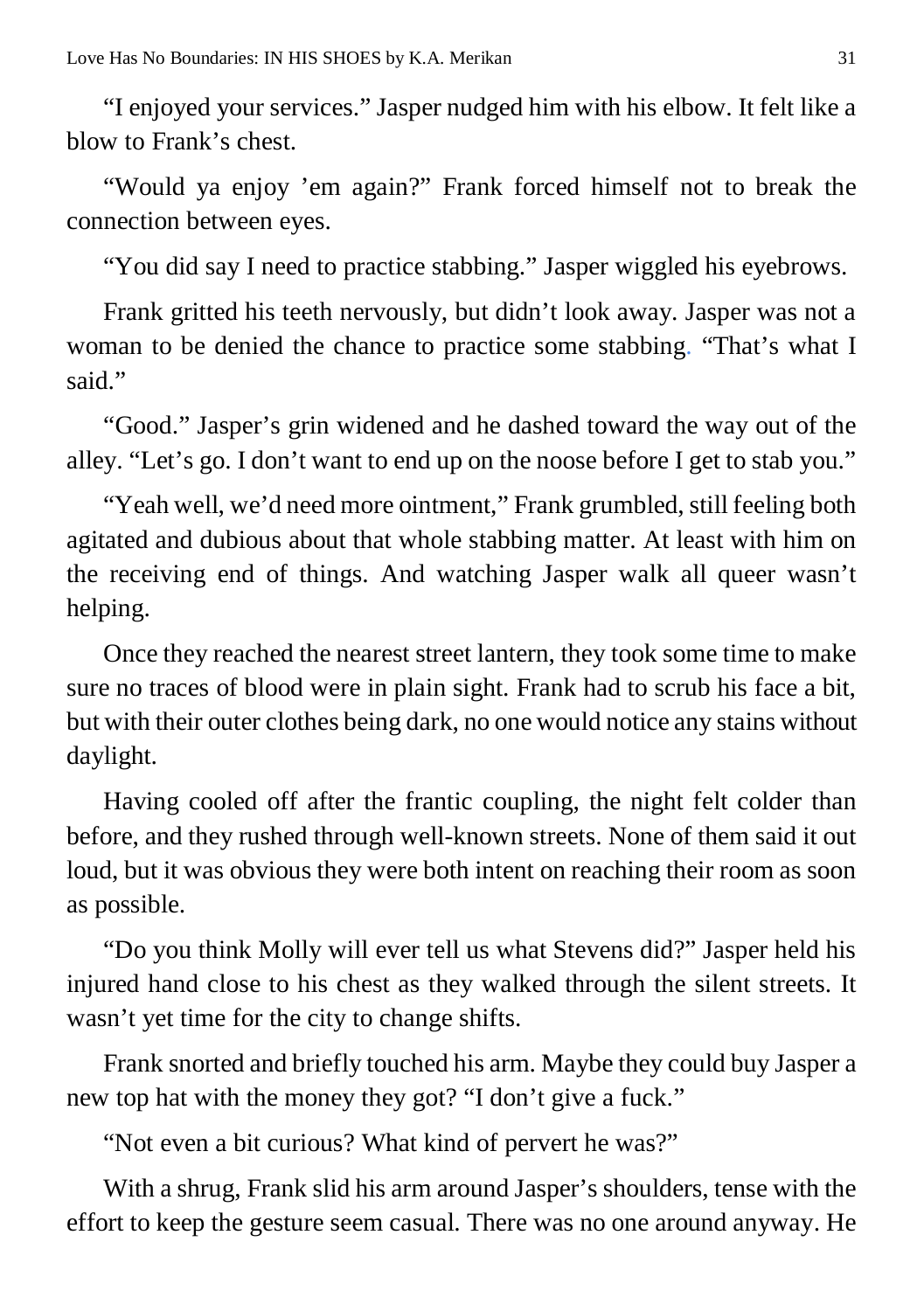didn't yet know what to do with the new freedom to touch Jasper, but he couldn't deny himself. "I'm curious about too much now." The fact that Jasper didn't pull away, made him all tingly inside.

"Like what?" A smile lingered on Jasper's lips, but it dissolved when a siren pierced the air with its deafening cry. Frank pulled away, his body tensing up, ready to fend off anyone who dared to attack them. Were the sound just a bit more high pitched, it would probably break windows.

"Fuck, the coppers," was the first thing that came to his mind.

They looked at each other and didn't have to say one word, before dashing into a sprint, determined to get as far away as they possibly could from the crime scene. Everything blurred in the haze of vapour and fog, but as they ran, Frank stole a glance at Jasper when they were passing one of the rare streetlights. Surprisingly, Jasper did the same and when their eyes met, a grin was shared as well before darkness swallowed them again.

#### **THE END**